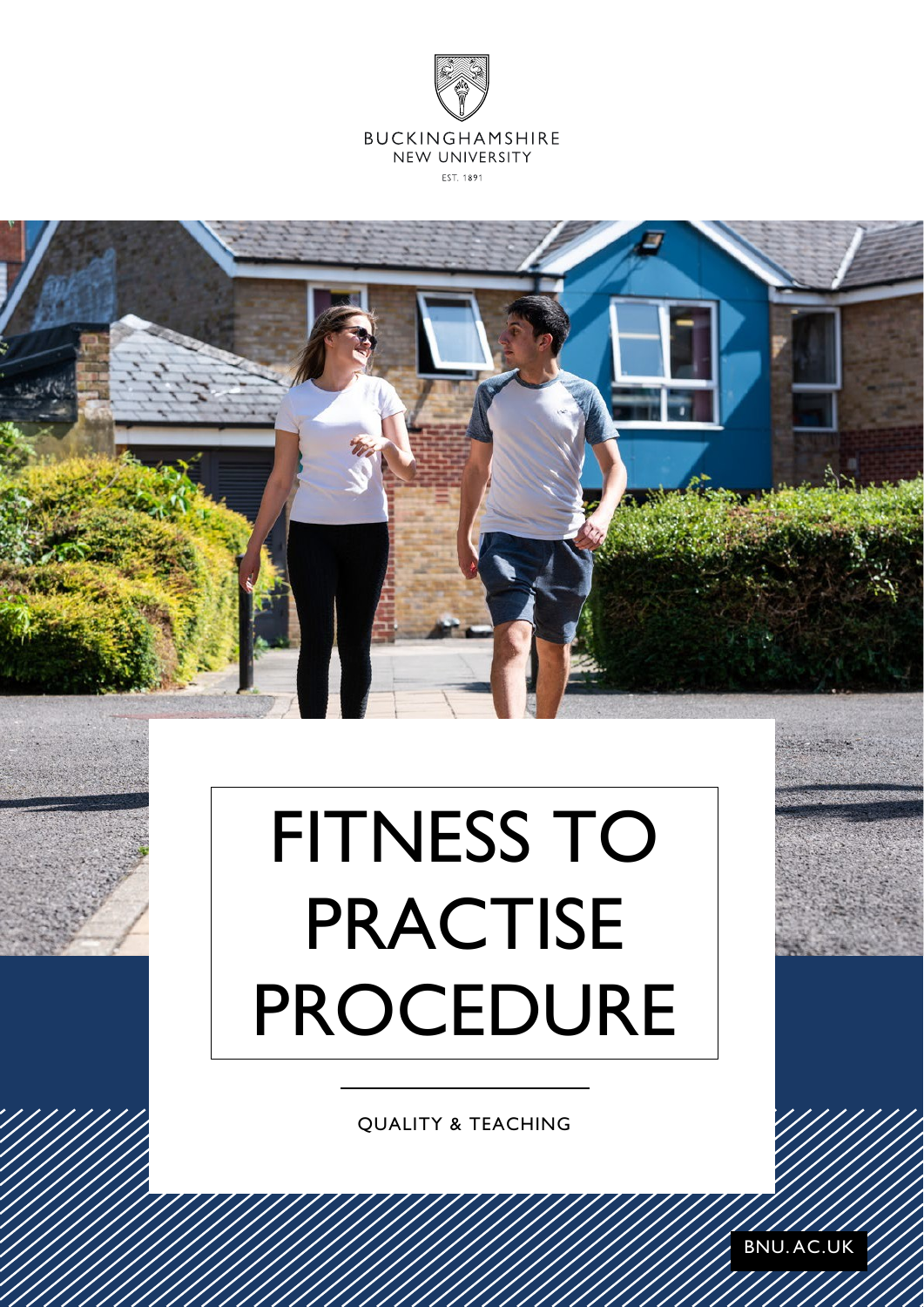#### **Contents**

| Approved by: | <b>Senate</b>            | Date first published: Jun-2013 |                 |
|--------------|--------------------------|--------------------------------|-----------------|
| Version No.  | 44                       | Date updated:                  | Jan-2022        |
| Owner:       | <b>Academic Registry</b> | <b>Review Date:</b>            | <b>May-2022</b> |

This document has been designed to be accessible for readers. However, should you require the document in an alternative format please contact the Academic Registry.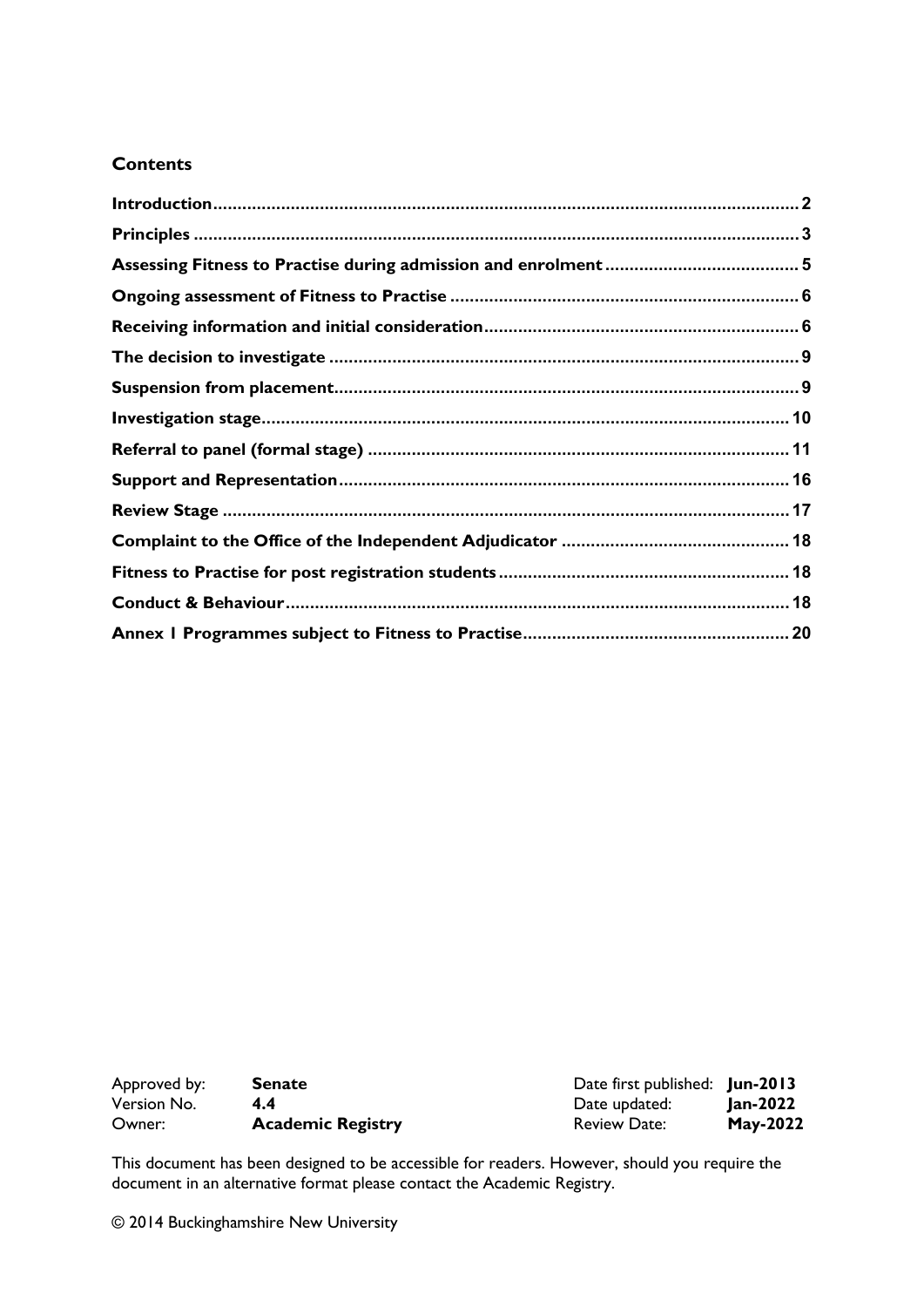## <span id="page-2-0"></span>**Introduction**

- 1 A number of the programmes which the University offers entitle successful graduates to become registered members of regulated professions. The regulators of those professions require that the University has processes in place to ensure that students are fit to practise during the programme and on registration. This document outlines the University's policy on Fitness to Practise, and the procedure it has put in place to discharge its duties to the professional bodies.
- 2 The programmes covered by these procedures are listed in Annex 1. This annex will be formally updated on an annual basis on 1st September as the University's offering changes following validation and approval periods. The University will endeavour to make sure that all students are informed at application stage, at the start of their course, and at regular intervals during their programme of studies if they are covered by this procedure.
- 3 Should at any point a student be unsure whether or not their Programme is covered by this procedure, they should consult their Course Leader or Registry Officer.
- 4 The Office of the Independent Adjudicator for Higher Education (OIA) runs an independent scheme to review student complaints. Buckinghamshire New University is a member of this scheme. If you are unhappy with the outcome you may be able to ask the OIA to review this. You can find more information about making a complaint to the OIA, what it can and can't look at and what it can do to put things right if something has gone wrong here: <https://www.oiahe.org.uk/students> .
- 5 You normally need to have completed this procedure before you complain to the OIA. We will send you a letter called a "Completion of Procedures Letter" when you have reached the end of our processes and there are no further steps you can take internally. You can find more information about Completion of Procedures Letters and when you should expect to receive one here:<https://www.oiahe.org.uk/providers/completion-of-procedures-letters> .

#### **What is 'Fitness to Practise'?**

- 6 For the purposes of these procedures the term 'Fitness to Practise' is used throughout and is intended to encompass the varying terms used by the different professional bodies.
- 7 The Health and Care Professions Council (HCPC) defines Fitness to Practise as follows:

'If a health professional is fit to practise it means they have the skills, knowledge and character to practise their profession safely and effectively; and their behaviour contributes to the public protection and enhances confidence in their profession.'

8 The Nursing and Midwifery Council (NMC) uses the term 'good health and good character' when it discusses Fitness to Practise and states that:

> 'Being fit to practise requires a nurse or midwife to have the skills, knowledge, good health and good character to do their job safely and effectively.

All qualified nurses and midwives must follow The Code: Professional standards of [practice and behaviour for nurses and midwives.](http://www.nmc.org.uk/standards/code/)'

9 If as a result of the procedure described in this document a student's Fitness to Practise is considered to be impaired, the Fitness to Practise Panel may (amongst other options)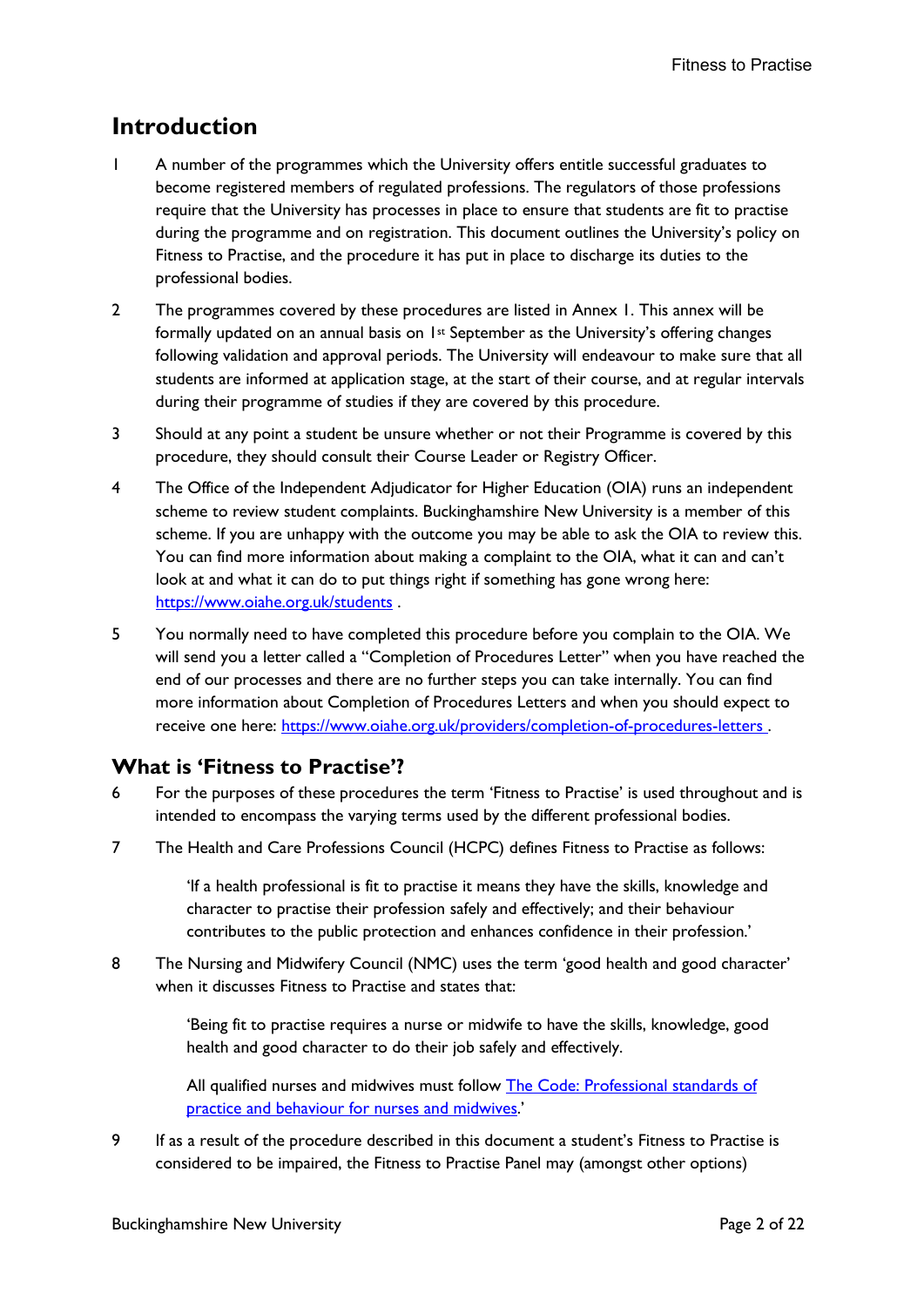conclude that the student is not suitable to continue on a course leading to professional registration.

#### **When does Fitness to Practise apply?**

10 This policy applies to all Buckinghamshire New University students, including degree and higher degree apprentices.

Note: Where this document refers to 'students' this will include degree and higher degree apprentices unless specified otherwise.

- 11 Pre-registration students are subject to consideration of their Fitness to Practise by the University from the moment they apply to the course to the point when they achieve registration with their professional body (including students who have successfully completed their programme of study). These procedures apply to students throughout their period of studies whether on campus, on placement or even in their personal or everyday lives. These procedures also apply to students on a programme leading to a new registration status with their professional, statutory or regulatory body (PSRB).
- 12 For information on Fitness to Practise for students who are already registered members of a profession but may be undertaking continuing professional development or advanced studies with the University (which does not lead to a new registration status) see [128 below.](#page-18-3)

#### **The purpose of assessing Fitness to Practise**

- 13 The University considers the assessment of Fitness to Practise as having a threefold purpose:
	- Protection of the public
	- Upholding professional standards, including the relevant code of conduct
	- Contributing to the maintenance of the reputation of the profession and public confidence in the profession.

Note: Reputation in this context does not just relate to an individual's personal reputation but the collective reputation of the profession.

14 The purpose of Fitness to Practise is the same whether in relation to an already registered and practising member of a profession, or a student working towards professional registration. Students seeking to join a profession are expected to demonstrate the same behaviour as registrants but it is acknowledged that they are on a programme of instruction and are not yet full members of the profession.

# <span id="page-3-0"></span>**Principles**

#### **Students must remain informed**

- 15 Students need to be reminded, on a regular basis, from application to graduation of what is expected of them in terms of behaviour at each stage of a programme of study and in different contexts i.e. during placement, on campus and off campus.
- 16 It is unfair to expect students to have a full understanding of Fitness to Practise in advance of applying to a professional programme and the University will seek to ensure that students have multiple opportunities to receive information on Fitness to Practise, and discuss how it applies to them as students and how it will apply to them in their future practice.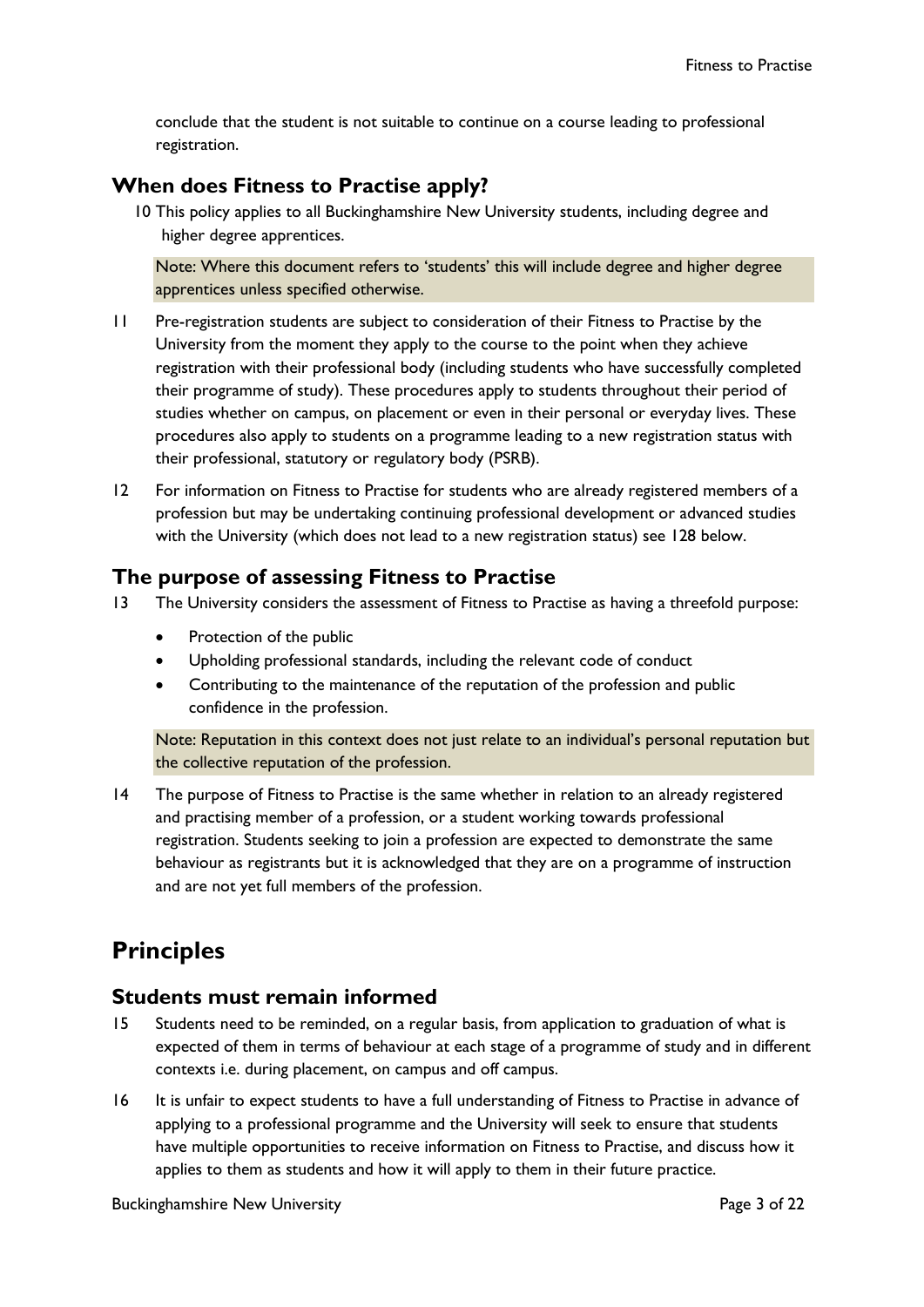- 17 Current information on Fitness to Practise for students is contained within:
	- Student handbooks
	- on the Virtual Learning Environment
	- within taught modules
	- through a process of annual self-declaration

#### **The process must be fair**

- 18 All University processes must be fair. The University will seek to meet the need for fairness in the assessment of Fitness to Practise by:
	- Educating students with regard to expectations
	- Conducting a thorough investigation if concerns are raised
	- Ensuring that the student has access to the full results of the investigation and is given adequate time to prepare their response prior to a panel hearing
	- After the decision is made to refer a case to a panel hearing, ensuring the hearing takes place within a reasonable timeframe
	- Ensuring that a hearing panel is constituted so its members are free from any perceived conflict of interest or bias with regard to the student or the case
	- Ensuring that hearing panel members are provided with the full results of the investigation and the student's response to it, briefed on the procedures to be followed and provided with the standards against which a student's situation is to be reviewed
	- Ensuring that the decision on Fitness to Practise is made by an independent and impartial panel
	- Ensuring that the decision details the facts proven and the reasons why the determination has been made and why a particular sanction has been chosen

### **The process is conducted separately from other disciplinary**

#### **processes**

- 19 Fitness to Practise is not disciplinary in nature the purpose of Fitness to Practise is not to punish the student. However, it is acknowledged that sanctions imposed by a hearing panel may have a punitive effect on an individual student as it may impact their ability to continue on a programme or register for their chosen profession.
- 20 Where a concern is raised that may fall under either the *Student Code of Conduct* or *Fitness to Practise*, *Fitness to Practise* will normally take precedence due to the potential public safety aspect.

#### **Confidentiality**

- 21 From start to finish, Fitness to Practise procedures will be treated as confidential and involve the minimum number of individuals necessary. Whilst students are not yet registered professionals, wider knowledge of any intimation of impaired Fitness to Practise – which may or may not be found to be proven – could cause significant harm to a student and their current or future employment.
- 22 However, as programmes lead to professional qualification, it may be necessary to disclose certain information about a student to the relevant professional body, employer or government agency.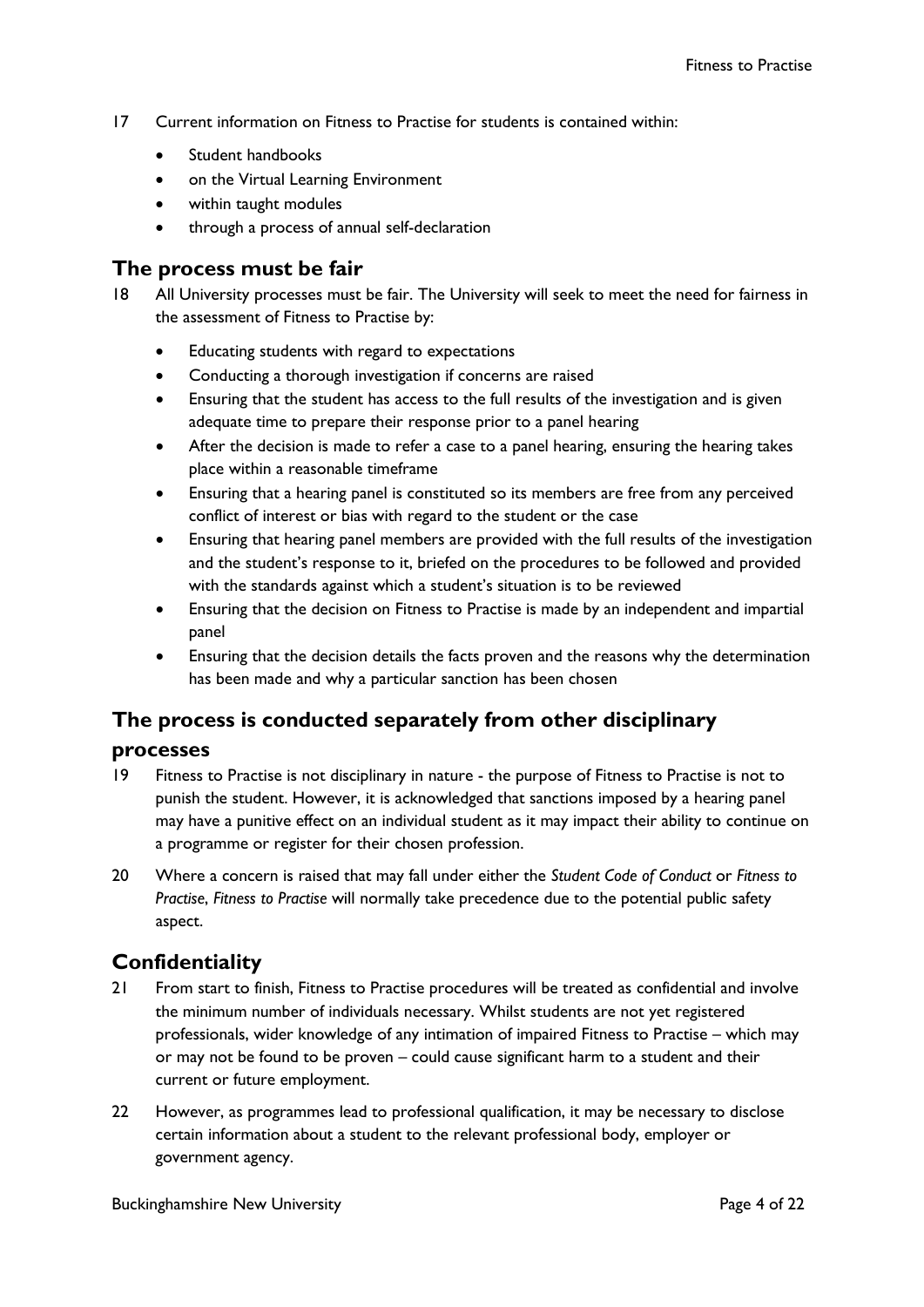- 23 The Personal Tutors of students who are subject to Fitness to Practise proceedings will be informed that an investigation is taking place. Students are recommended to discuss this matter with their Personal Tutor, as they will be able to provide support and guidance. The University does not normally inform other members of staff who are not directly involved in the investigation.
- 24 Confidentiality does not mean anonymity and panels will be aware of the identity of the student in advance to ensure that any potential conflicts of interest can be identified, and vice versa, students will be informed of the identity of the panel to give an opportunity to object to its membership on the grounds of potential bias. Anonymous reports will not normally be considered by the panel (see paragraph 39 below).

#### **Students are not yet professionals**

25 Students are by definition still learning and are entitled to receive feedback and advice from their tutors. This does not mean that someone who is unsuitable for practice should be allowed to remain on a programme, but it does mean that opportunities should be given for students to affect change in the area of concern if that is appropriate and possible.

#### **During the admissions process**

26 As part of the admissions process students' are assessed on their Fitness to Practise. See paragraph [28 below](#page-5-1) for full details of the process.

#### **Working with placement providers**

27 All placement providers are given information about the University's Fitness to Practise procedures, and are invited to offer representation on the panel in the form of registered members of the profession as required. Any Fitness to Practise issues occurring through the year are also reviewed and actions agreed at the relevant programme and contract meetings. Placement provider personnel must not form part of a panel for a student subject to Fitness to Practise proceedings within the same organisation.

# <span id="page-5-0"></span>**Assessing Fitness to Practise during admission and enrolment**

#### **Application stage**

- <span id="page-5-1"></span>28 To meet its obligations regarding Fitness to Practise the University is required to make an assessment based on the limited information available to them at the point of admissions, and may refuse application to individuals they believe are not fit to undertake studies leading to professional registration.
- 29 Both the application process through UCAS and the University's own application forms include a requirement to declare criminal convictions. The process is covered in detail in the University's *Criminal Conviction Policy.* Students declaring a disability or health condition at application stage will also be likely to undergo further assessment to ensure reasonable adjustments can be put in place.
- 30 In addition to the above, students following a nursing programme are required to read and sign a 'Directional Statement of Conduct Principles'.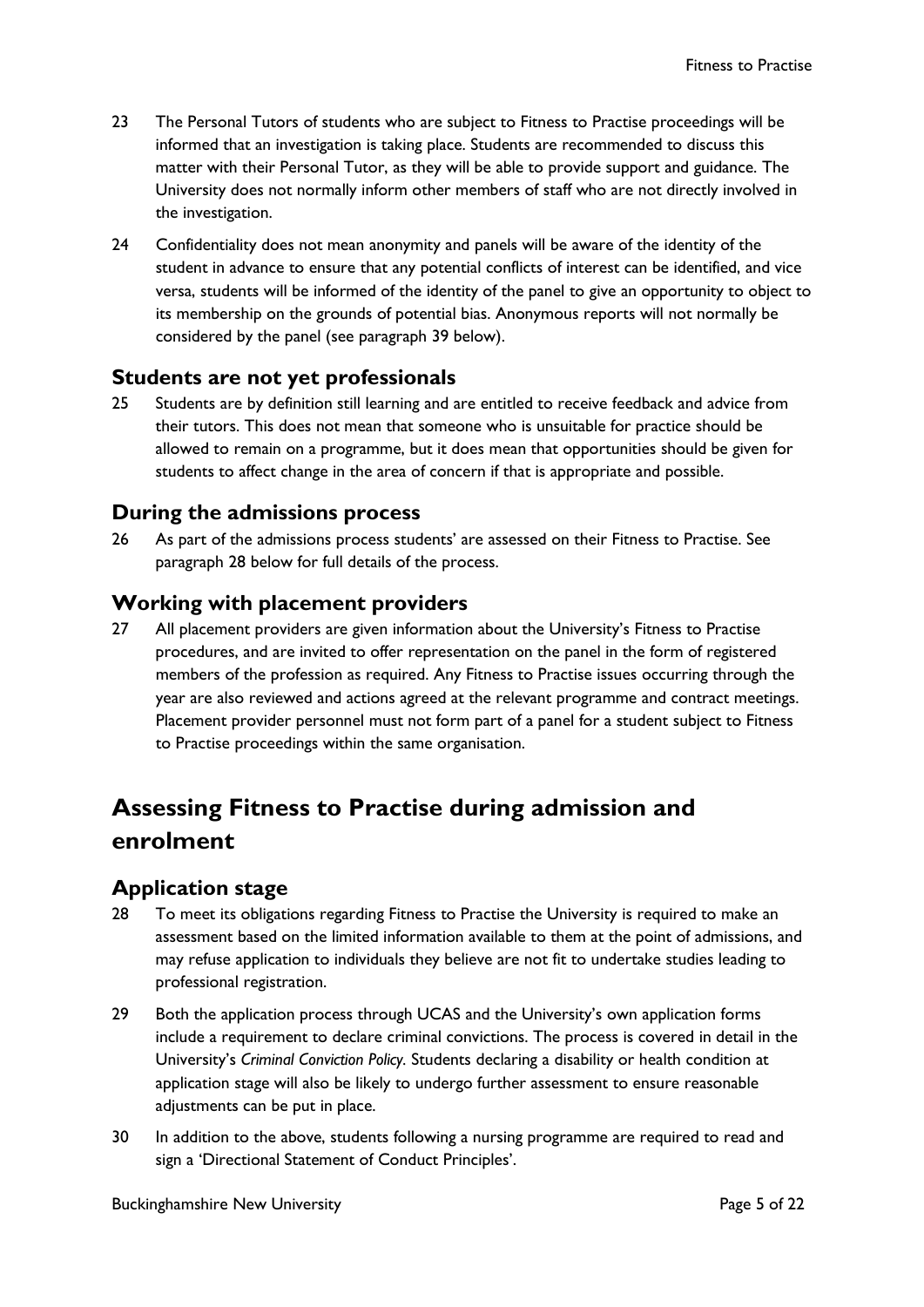## **Student self-declaration at enrolment**

- 31 At the point of enrolment students complete a self-declaration. The self-declaration form is accompanied by an information sheet so that all students are informed of the nature of their declaration prior to signing. Failure to declare relevant information on a self-declaration form, which is subsequently brought to the University's attention, is likely to result in Fitness to Practise proceedings.
- 32 Students are asked to make a declaration in relation to their:
	- Health or disability
	- Criminal convictions (including conditional discharge and cautions) even if spent, subject to the provisions of the Rehabilitations of Offenders Act 1974 (as amended) and in particular the Rehabilitation of Offenders Act 1974 (Exceptions) Order 1975 (Amendment) (England and Wales) Order 2013.
	- Civil proceedings (other than divorce or dissolution of a civil partnership)
	- Disciplinary proceedings by a professional or regulatory body or employer
	- Formal action by authorities regarding safeguarding
	- Any other formal determinations which may relate to their Fitness to Practise
- 33 If a student is unable to sign the declaration they are required to provide information relating to the areas for which they have not been able to sign. This information will then be compared with information supplied on application and if there are any discrepancies will be referred to an Associate Head of School for consideration and if necessary the *Fitness to Practise procedure* instigated.

### **Disclosure and Barring Check**

- 34 All students on regulated programmes are required to complete an enhanced Disclosure and Barring Service (DBS) check (formally known as Criminal Records Bureau (CRB) check) at the point of enrolment.
- 35 If a conviction or other information is returned on this initial DBS check which had not previously been declared by the student on application or self-declaration or was not accurately described, this will be referred to an Associate Head of School for consideration, and if necessary *Fitness to Practise procedure* instigated.

# <span id="page-6-0"></span>**Ongoing assessment of Fitness to Practise**

- 36 Students' Fitness to Practise is assessed continually throughout their period of studies, by placement and academic staff, and students are required to repeat their initial declaration on an annual basis and prior to registering with their professional body.
- 37 Students must inform their course leader immediately if anything occurs, at any point during their period of studies, which is likely to alter their DBS status.

# <span id="page-6-1"></span>**Receiving information and initial consideration**

38 Information raising concern about a student's Fitness to Practise may come from a range of sources – members of the public, placement staff, University staff, other students, the

Buckinghamshire New University **Page 6 of 22** and 22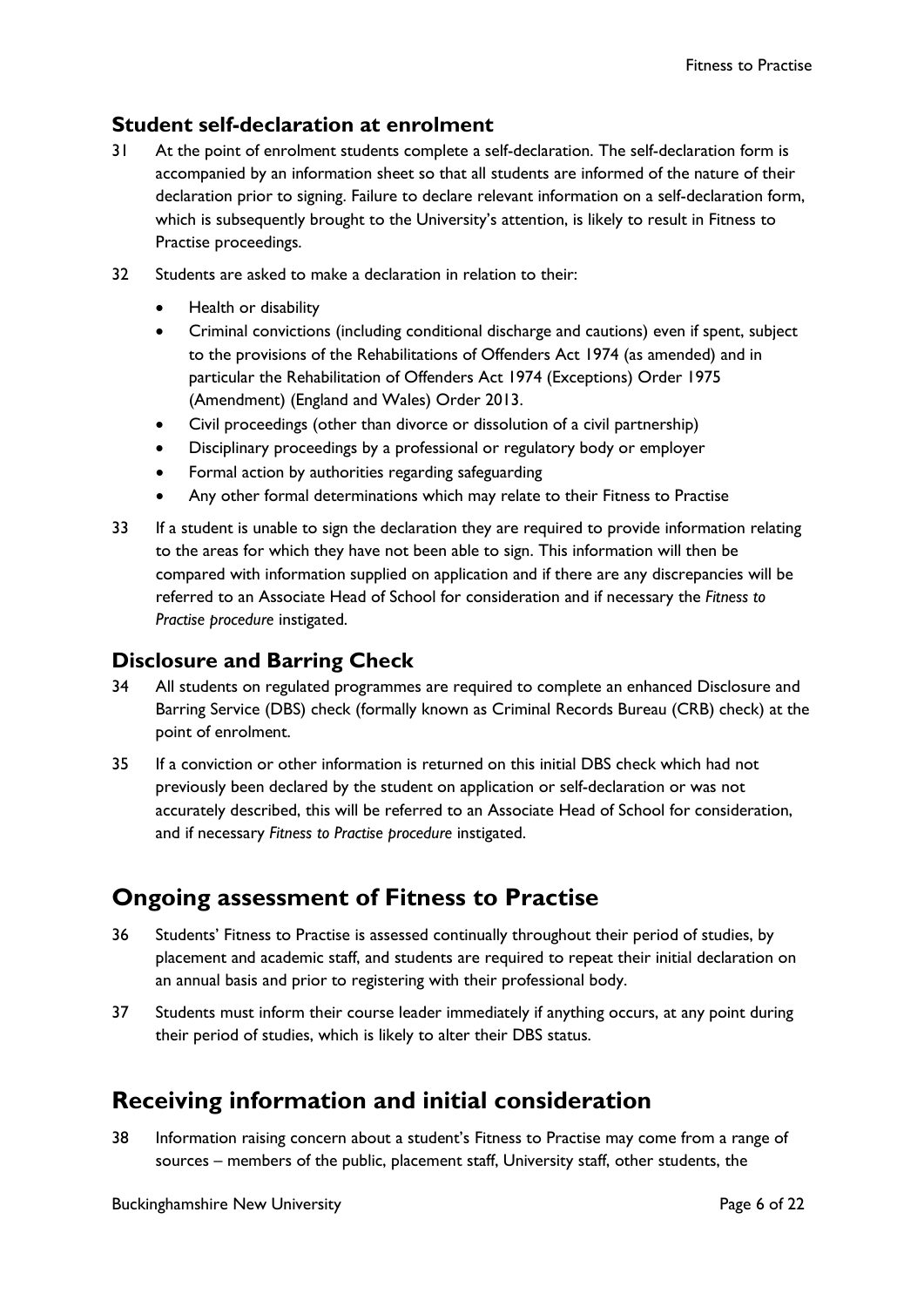student's employer, from the student themselves either directly or through their annual declaration or as a result of another University process.

- 39 Anonymous reports will not normally be considered, although the Associate Head of School (or their nominee) may at their discretion and in exceptional circumstances justifying such action (for example, those concerning matters of potential health and safety of the reporter) withhold from the student concerned the name of the reporter. Any such evidence should not be relied on as the sole basis for a referral to a Fitness to Practise Panel, but may be considered to be of sufficient quality to constitute supporting evidence.
- 40 The table below shows possible sources of concern and what their initial point of contact should be.

| <b>Source of concern</b>                                    | Initial point of contact                 |
|-------------------------------------------------------------|------------------------------------------|
| Members of the public                                       | Associate Head of School                 |
| Placement staff                                             | Placement coordinator                    |
| University staff                                            | Associate Head of School                 |
| Apprentice employer                                         | Associate Head of School                 |
| Other students                                              | Personal tutor or course / module leader |
| Student                                                     | Personal tutor or course / module leader |
| Outcome of disciplinary or<br>academic misconduct procedure | Associate Head of School                 |

41 If a placement coordinator, personal tutor or course / module leader receives information that raises genuine concerns regarding a student's Fitness to Practise they will pass the information on to the Associate Head of School using the '**Record of Cause for Concern**' form.

## **Categories of concern**

- 42 There are a wide range of events or behaviours that may give rise to concern regarding a student's Fitness to Practise. This may relate to:
	- The exercise of professional practice
	- Other conduct which may or may not be related to professional practice but may have an impact on the reputation of the profession
	- A single incident serious enough to cause concern
	- A series of incidents (serious or less so) the cumulative effect of which is enough to cause concern

### **Deficient performance or unprofessional behaviour**

- 43 Most deficient performance will be dealt with through the assessment process and deficient students will therefore not pass the programme. Where a student's deficient performance is causing concerns regarding public safety early intervention through Fitness to Practise may be warranted.
- 44 Unprofessional behaviour may relate to an underlying pattern of conduct or a single significant breach of professional standards. Behaviour outside of the professional setting may also be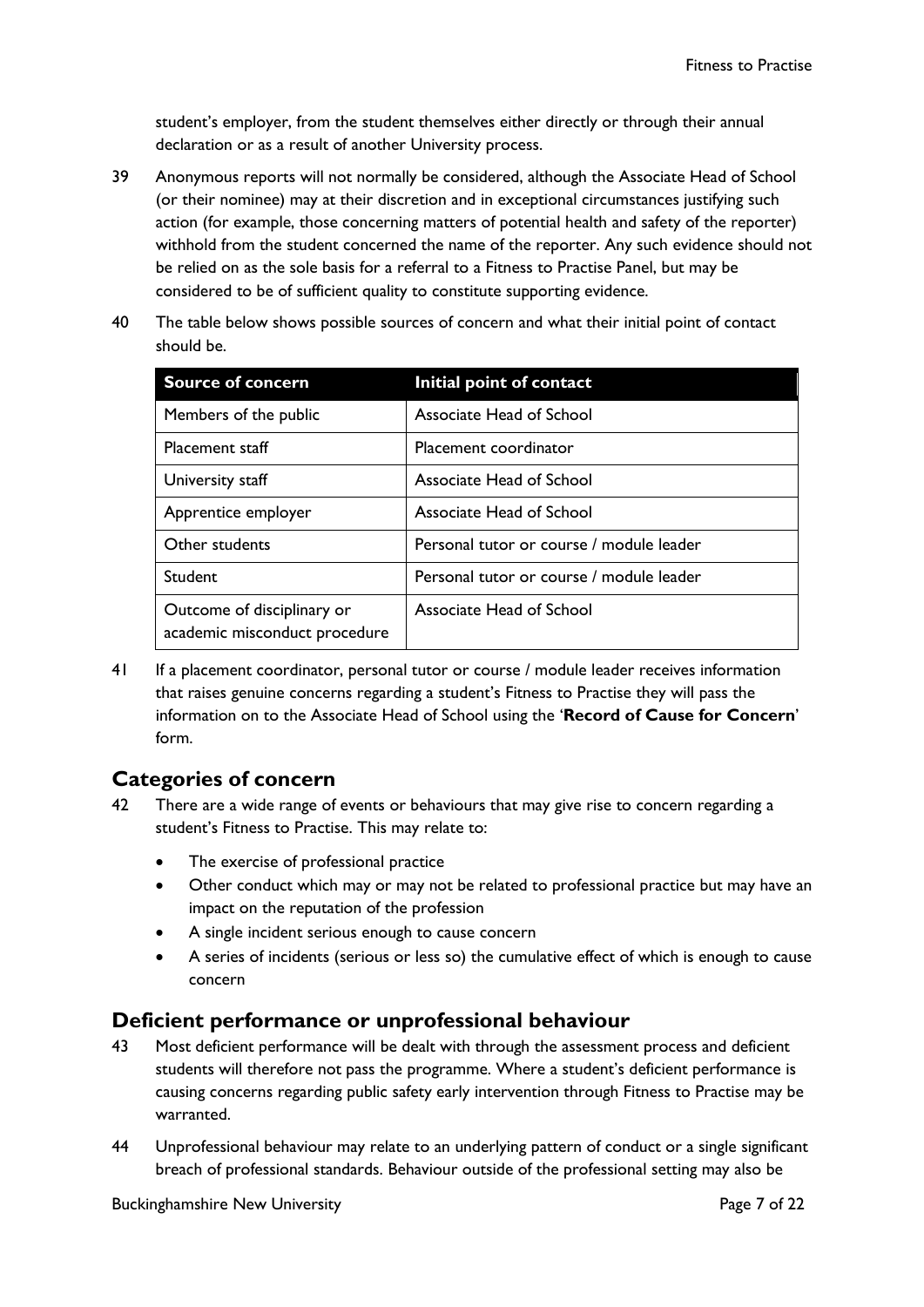taken into account if it has the potential to impact the reputation of the profession or raises wider concerns.

- 45 Each professional body operates its own code of conduct or equivalent and breach of the standards in that code of conduct are likely to be considered unprofessional conduct.
- 46 Examples of unprofessional behaviour include:
	- Violence (whether resulting in a criminal conviction/caution or not).
	- Drug or alcohol misuse or illegal supply, including driving under the influence of alcohol or drugs (whether resulting in a criminal conviction/caution or not)
	- Sexual offenses or misconduct, including improper sexual/emotional relationships (whether resulting in a criminal conviction/caution or not)
	- Dishonesty including academic misconduct or other forms of dishonesty such as misrepresentation of qualifications, forging a name or signature on records, forging within the clinical hours log, financial fraud etc. and failing to declare information in a timely manner which relates to their Fitness to Practise
	- Sexist, racist or other forms of harassment
	- Misuse of the internet or social networking sites
	- Persistent poor attitude or lack of commitment to the profession, including: poor attendance; disregard of procedure, requirements and official communications; disrespect to academic staff, placement staff, service user, other students; poor time management; persistent failure to submit work etc.
	- Other breach of professional standards e.g. breach of confidentiality, inappropriate behaviour with service users etc.

#### **Convictions and determinations**

- 47 Criminal convictions, discharges and cautions even if spent may raise concerns regarding Fitness to Practise, subject to the provisions of the Rehabilitations of Offenders Act 1974 (as amended), and any orders made under it. A conviction is deemed to be conclusive evidence that a student is guilty of the offence. Even greater concern is raised where a student fails to declare a relevant conviction received prior to or during the course of their studies. This may call into question the student's trustworthiness and/or their awareness of professional expectations.
- 48 Other formal determinations against a student including disciplinary proceedings by a professional or regulatory body or employer, civil proceedings (other than divorce or dissolution of a civil partnership), or formal action by authorities regarding safeguarding of vulnerable adults or children may all raise potential concerns regarding Fitness to Practise. Again, failure to declare such determinations at the start of a programme or when a proceeding is made during the course of studies may cause additional concerns.

#### **Physical or mental health problems and disability**

- 49 A student may start their course with an existing physical or mental health condition or disability. This may or may not impair their Fitness to Practise.
- 50 If their condition or disability was felt to impair their Fitness to Practise, their admission on the course may have been subject to one or more of the following being in place to mitigate the impairment: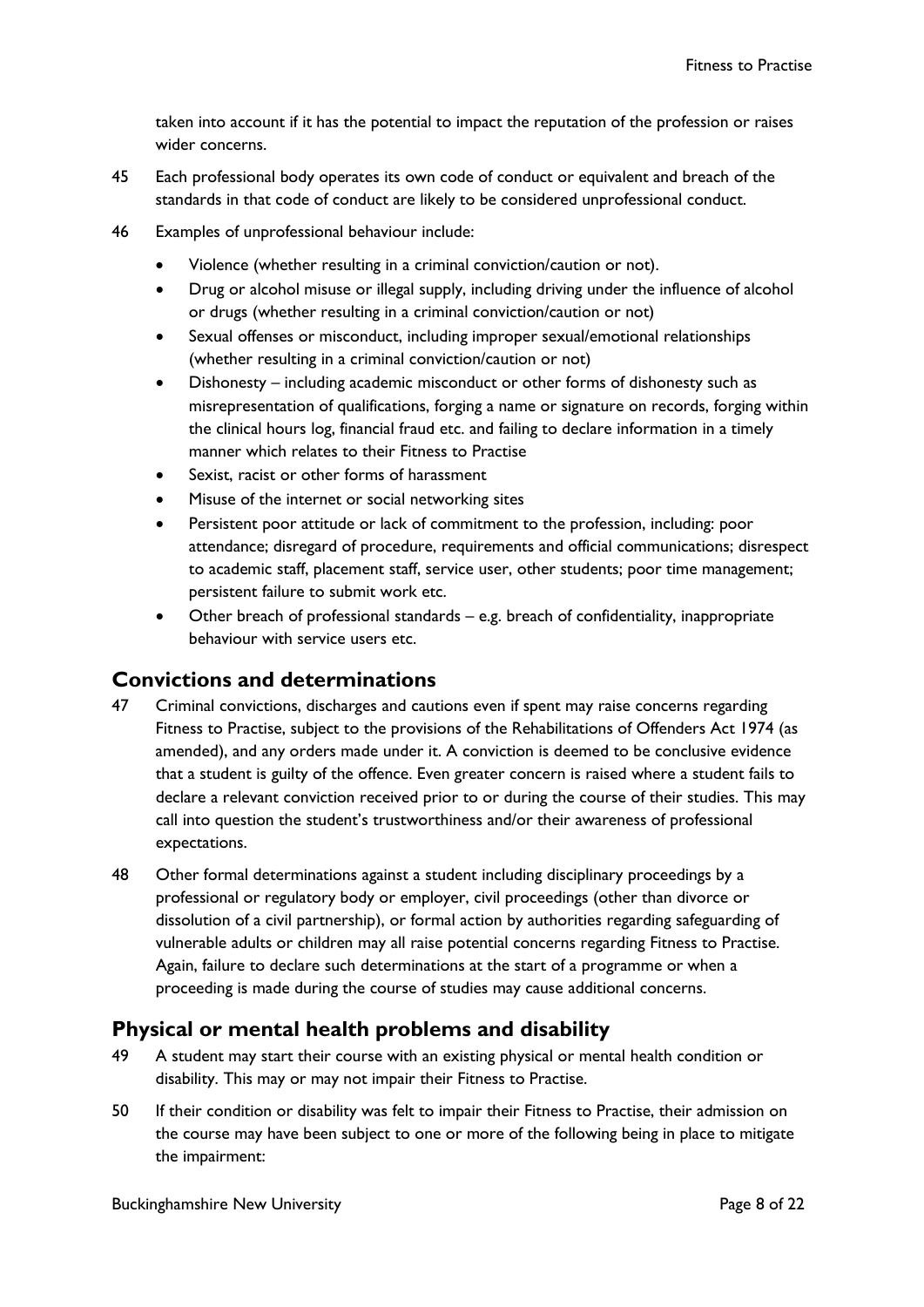- Reasonable adjustments
- An effective treatment plan
- Demonstration of good insight by the student into their condition
- A suitable approach to self-management of their condition by the student
- 51 If at any point during the course of their studies one of these mitigation strategies is felt to no longer be adequate to address the impairment, then it will be appropriate for the situation to be revisited. If a revised mitigation strategy is identified – additional adjustments, support, reengagement of the student with self-management – then no further action need be taken. If concerns remain, however, then the *Fitness to Practise* procedure should be followed.
- 52 If a student develops a health condition or disability during their studies then the University will take reasonable steps to avoid any substantial disadvantage caused to the student by the impairment to enable them to undertake safe and effective practice, bearing in mind that by the end of the course they will need to be able to do this without supervision. Only when mitigating strategies have been explored and concerns remain should a student be referred to Fitness to Practise.

## <span id="page-9-0"></span>**The decision to investigate**

- 53 After receiving the initial information, and if necessary making some preliminary inquiries, the Associate Head of School will decide whether the information warrants:
	- No further action
	- A more comprehensive investigation under the *Fitness to Practise procedure*
	- Referral to the *Student Disciplinary procedure* and that the *Fitness to Practise procedure* be suspended until that is complete
- 54 In each case the student should be notified in writing by the Associate Head of School of the next steps and timescales outlined. Where a student is also being suspended from placement (see below) this should be included in this letter. Template letters for all stages are available from the Academic Registry.

### <span id="page-9-1"></span>**Suspension from placement**

- 55 The Associate Head of School may take the decision to suspend a student from placement if the information raises concern regarding their ability to engage in the provision of safe and effective practice. The suspension will normally take place immediately and be effective until after the conclusion of the Fitness to Practise procedure. Written notification giving the reasons for suspension will be sent to the student as soon as the decision to suspend is made and in any case within three working days.
- 56 In the case of apprenticeship students the Associate Head of School will also inform and liaise with the employer of the student and discuss any implications of the suspension.
- 57 There is no right of appeal against emergency suspension. The public interest is more important than the student's interests when considering concerns relating to safe and effective practice and so the student must be removed from a situation where they may cause harm until they have been determined as safe to return to the practice environment or programme.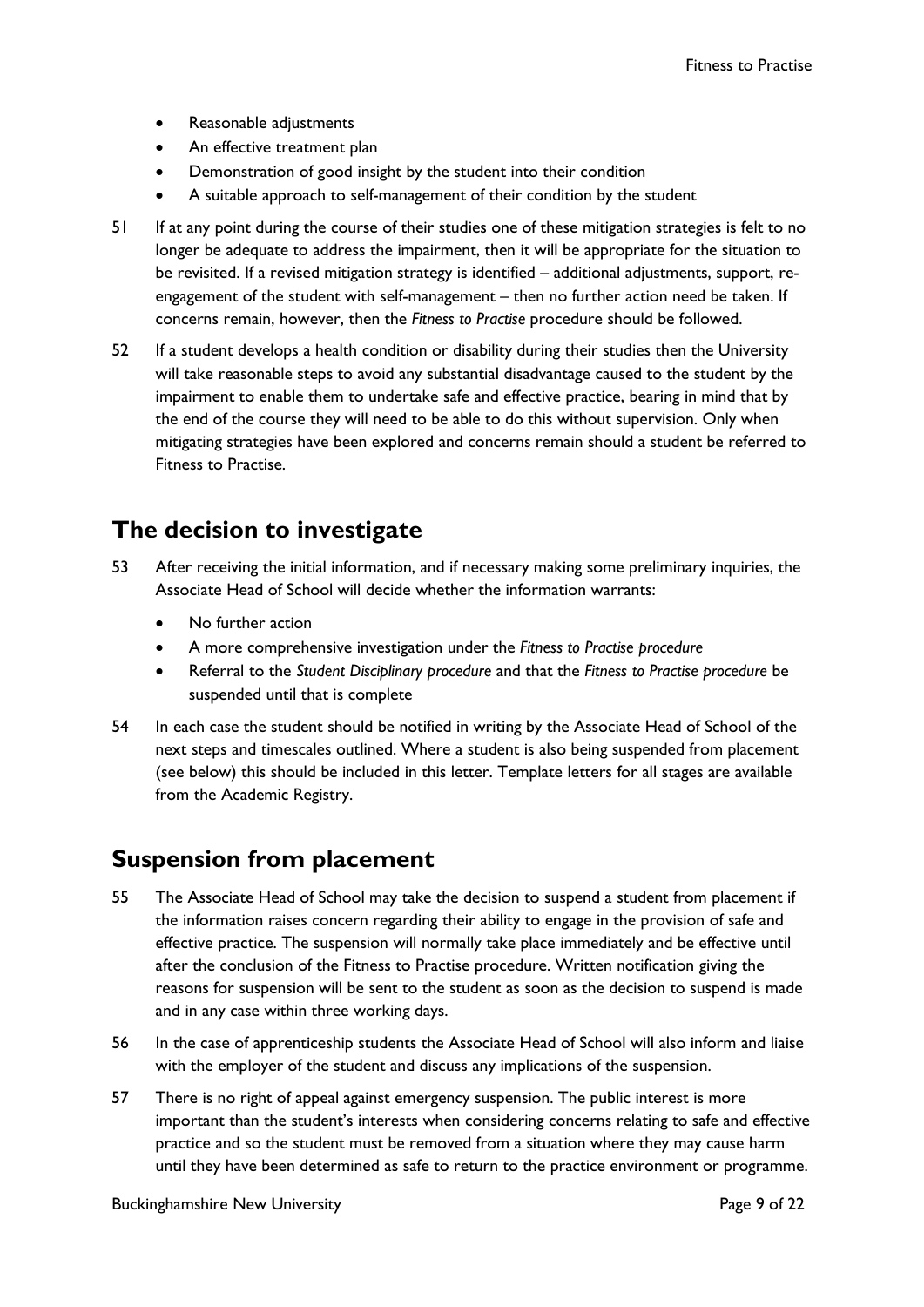58 Students will not usually be suspended from engaging with campus based learning activities due to Fitness to Practise concerns, however if the case is referred to the Student disciplinary procedures then the normal mechanisms for student suspension can be followed. This will usually mean the student may continue to study and access University facilities, but will not be able to attend a placement.

## <span id="page-10-0"></span>**Investigation stage**

- 59 If the Associate Head of School determines that an investigation should be undertaken they will appoint an Investigating Officer. This will be a member of staff who has not been involved to date with the case and does not have a significant professional relationship with the student (i.e. not their personal tutor).
- 60 The quality of the investigation is crucial in achieving the outcome of good quality Fitness to Practise decisions. The purpose of an investigation is to:
	- identify the exact nature of the cause(s) for concern
	- identify, collate and analyse all relevant information exploring the causes identified
	- identify whether the information points to a potential risk to public safety, breach of professional standards or impact on the reputation of the profession
- 61 The investigation needs to proactively determine whether there is a case to put forward to panel and if so what are the specific matters that need to be considered.
- 62 There is no set pattern for how an investigation should take place as it will vary significantly between cases - general guidance for the Investigating Officer is available from the Academic Registry.
- 63 Failure of the student to co-operate when requested with the investigatory process may be considered evidence in and of itself of their impaired Fitness to Practise.
- 64 The investigation should normally be concluded within 15 working days but this may need to be extended if statements from external individuals or medical or other assessments are required. In any case the investigation should be concluded as soon as reasonably possible. The student will be informed of the expected timescale for the investigation.
- 65 The investigation will result in a report detailed in the record form to the Associate Head of School outlining:
	- the key concerns (both identified originally and those that have emerged as a result of the investigation)
	- how the concerns relate to the three-fold purpose of Fitness to Practise assessment i.e. is the main concern relating to public safety, or professional standards?
	- how the concerns relate to the relevant code of conduct/expectations around professional behaviour.
	- a recommendation to the Associate Head of School as to whether the matter should be referred to a Fitness to Practise Panel
- 66 The report, along with all the supporting evidence, will be reviewed by the Associate Head of School who will determine whether the case meets the threshold for referral. If the Associate Head of School considers that there is a real prospect of a finding that the student's Fitness to Practise is impaired, they may refer the case to a Fitness to Practise Panel. The Associate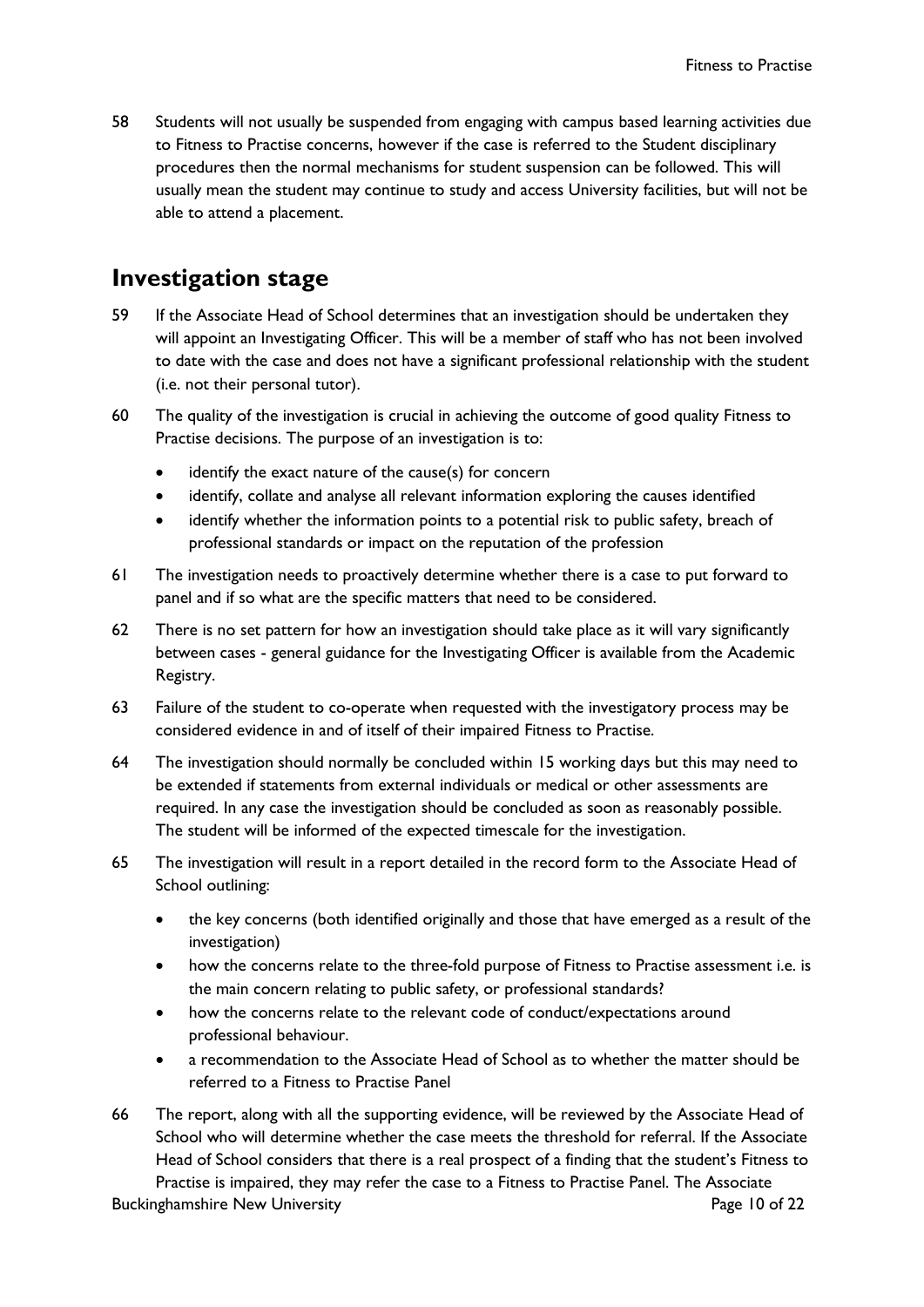Head of School will not make a conclusion as to whether the student's Fitness to Practise is impaired.

- 67 If the Associate Head of School finds that the case does not meet the threshold for referral to a panel they will write to the student and confirm that the Fitness to Practise procedure has concluded. In such cases, the Associate Head of School may also offer advice to the student with regard to their future conduct and the impact that this might have on their practice placements if they have been suspended.
- 68 Notes of the investigation will be retained until the student achieves registration with the professional body but will not be accessed unless further concerns regarding Fitness to Practise of the student come to light.

# <span id="page-11-0"></span>**Referral to panel (formal stage)**

#### **Role and composition of the panel**

- 69 The purpose of the panel is to consider the evidence, determine whether a student's Fitness to Practise is impaired and, if so, which sanction (if any) should be applied. They have the delegated authority from the University to make decisions, which with the exception of the decision to expel a student, do not require further ratification.
- 70 This is not an adversarial process and does not involve 'prosecution' of the student by the University.
- 71 The panel is not solely a receptor of information but is intended to be a 'proactive' or 'inquisitorial' body, seeking to actively engage with the process to ensure issues are explored to their satisfaction rather than relying solely on information as presented to them. The panel will also ensure that it tests the evidence before it, particularly when it is disputed, and make reasoned conclusions regarding why some evidence may have been accepted whereas other evidence was not considered or rejected.
- 72 The minimum composition of the panel will be:
	- a senior academic member of staff (normally a Head of School or member of the Senior Management Team) as Chair
	- an academic member of staff who is a registered member of the relevant profession
	- a registered senior member of the relevant profession from outside the University
	- a secretary identified by the Academic Registry
- 73 The external registered member of the profession will be from the same field of practice as the student being considered, but not from the same placement area where the alleged incidences occurred. If several cases are to be considered by a single panel, further members may be co-opted to ensure the specific field of practise is always covered. In such circumstances, each individual case will be considered by the panel separately.
- 74 Where possible a lay representative or service user will also form part of the panel, although this is not required for the panel to be quorate.
- 75 The Chair's role is to ensure that proceedings operate in accordance with procedure and the principles of natural justice, and they are not therefore required to be a registered member of the relevant profession. The Chair will initially review the results of the investigation, identify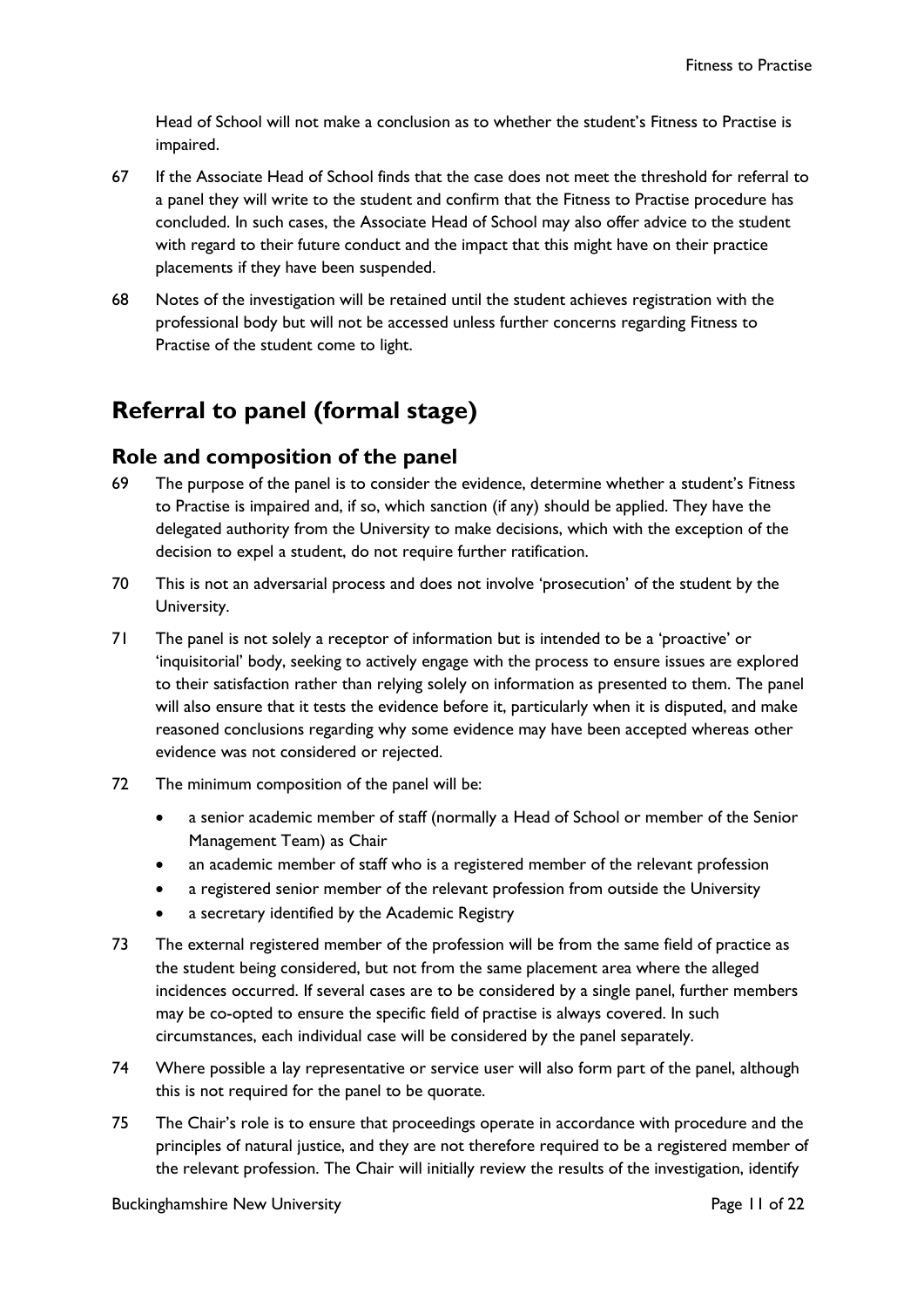any further information required from the student or a specialist advisor, or determine if any witnesses need to be seen in person.

- 76 When establishing a panel for a particular event a key requirement is for all panel members to be free from any perceived conflict of interest or bias with regard to the student or the case. Panel members should be free of any significant prior involvement with the student or any preconceived view of the student or the case. This will normally exclude the student's personal tutor or other members of academic staff who have engaged both closely and recently with the student or staff that a student has interacted with through placement or any individual who is known to the student personally. Over the course of their studies students are likely to interact with a wide range of academic staff and practice staff and so simply having taught a student or worked alongside them at some point will not preclude a member of staff from being a member of a panel.
- 77 At the point of invitation all panel members will be asked to declare any prior knowledge of the student or the case and will be replaced if a conflict is perceived.

## **Preparing for the panel hearing**

- <span id="page-12-1"></span>78 As soon as a date and panel for the hearing has been set the student should be invited to the hearing and notified, by email to the address registered on the student record, of the following information:
	- a summary of the concerns raised
	- the date, time and location of the hearing
	- their right to be accompanied by a supporter or representative, (but not a legal representative<sup>1</sup>). Please see the section Support and Representation'
	- the composition of the panel and the mechanism for challenging its composition based on potential conflict or bias, and a deadline for making that challenge
	- information on submitting a further statement, information, witness statements or references
- 79 The student will also be sent:
	- the investigating officer's report and all accompanying evidence
	- the *Fitness to Practise procedures*
	- the applicable professional code of conduct
- 80 The student will be required to submit any further statement, information, witness statements or references within ten working days of the date of invitation. They should also confirm the name and role of any accompanying person.
- 81 All evidence provided to support the student's case must be original unaltered copies, with all witness statements signed, dated and providing contact details should further clarification be required.
- 82 Providing documents that are fraudulent or amended will be considered as evidence of a lack of Fitness to Practise and may also cause the student to be additionally referred to the *Student Disciplinary Procedure*.

<span id="page-12-0"></span><sup>1</sup> The Chair retains the discretion to determine whether in appropriate cases (e.g. where a right under the European Convention on Human Rights is involved) legal representation may be granted if requested. If legal representation is granted for the student, the panel should have the right to be legally assisted as well.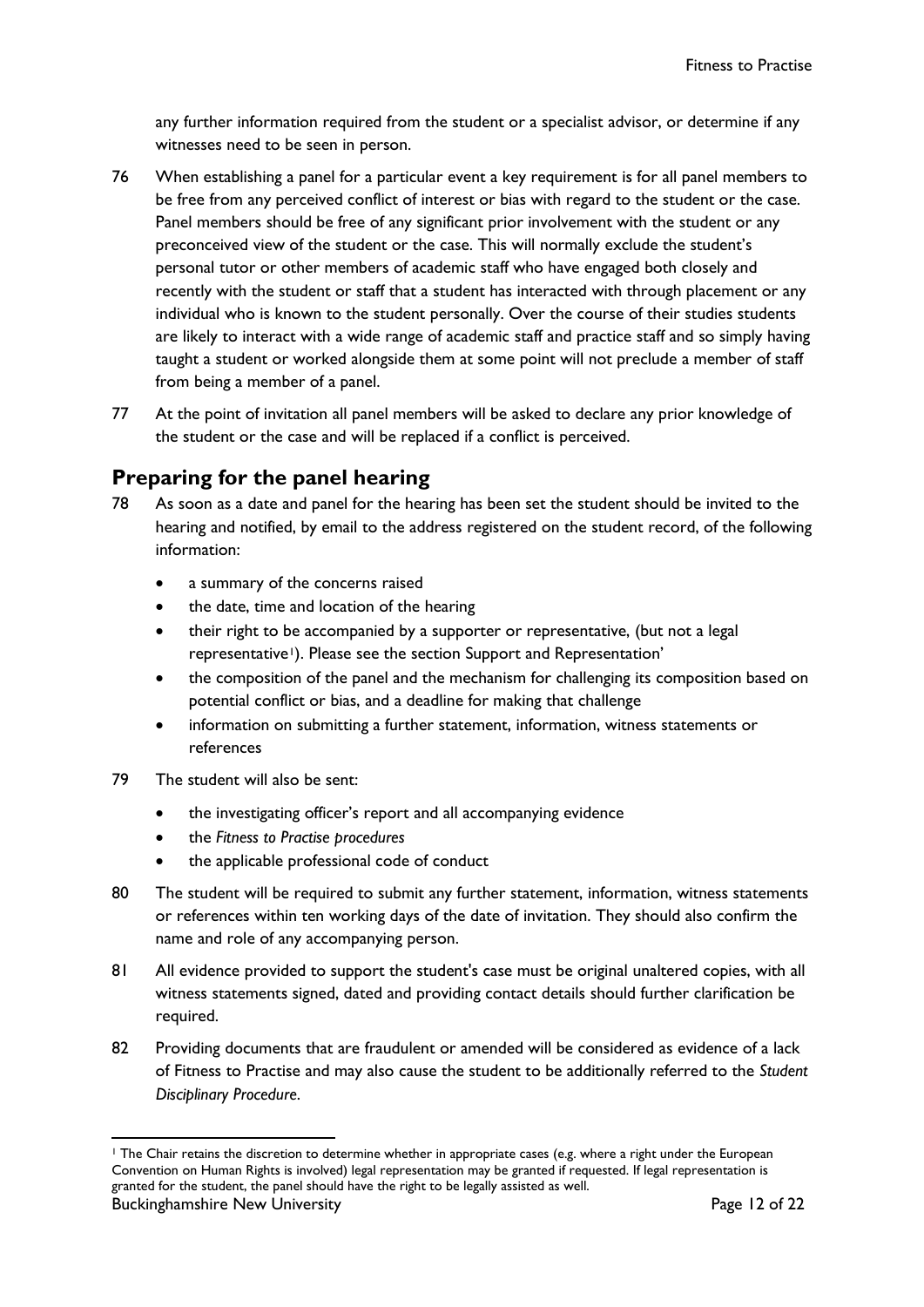- 83 The student has the right to challenge the composition of the panel based on any perceived conflict of interest or a breach of the rules for composition of the panel. Any objection must be received within five working days of notification of the panel composition. The decision on the reasonableness of the objection will be taken by the Chair of the panel (or another member of the panel if the Chair is the subject of the objection), and if necessary a panel member will be replaced.
- 84 If a student is unable to make the date set with good cause the date will be rearranged. A panel date will only be rearranged once (except in exceptional circumstances such as hospitalisation) as the student is expected to prioritise attendance at the hearing over other activities.
- 85 The student has the right to attend the panel hearing but if they choose not do so this will not prevent the hearing from taking place.
- 86 At least five working days prior to the hearing the panel will be sent
	- the investigating officer's report and all accompanying evidence;
	- the *Fitness to Practise procedure*;
	- the applicable professional code of conduct;
	- details of witnesses that have been requested by the student, recommended by the Investigating Officer, or requested by the Chair;
	- any further information submitted by the student.
- 87 The Investigating Officer will be invited to the hearing to answer any questions relating to the investigation. The Associate Head of School may attend, but is not required to do so. The absence of either the Associate Head of School or Investigating Officer will not invalidate the proceedings.
- 88 The panel may call such other persons as it considers appropriate to attend the hearing in order to provide information or evidence on relevant matters.
- 89 The student shall be notified in advance of any other persons who will attend the hearing and will be given the opportunity to challenge any evidence which the persons may provide.
- 90 The hearing may be held on any campus of the University.

#### **Hearing procedure**

- 91 The panel will initially convene in private and hold a preliminary discussion based on the documentary information provided. It will identify the key facts which are in dispute and the lines of questioning to be pursued.
- 92 The panel may at its discretion vary this procedure where it considers it to be appropriate to do so.
- 93 The student, their supporter (if present), Investigating Officer and Associate Head of School (if present) are invited to join the hearing.
- 94 The Chair will introduce the panel and explain the place of the hearing within the *Fitness to Practise procedure*.
- 95 The student will be given the opportunity to make a verbal statement if they wish. They will not normally be permitted to submit further documentary evidence however the Chair may use their discretion to allow further documentary evidence where there is good reason to do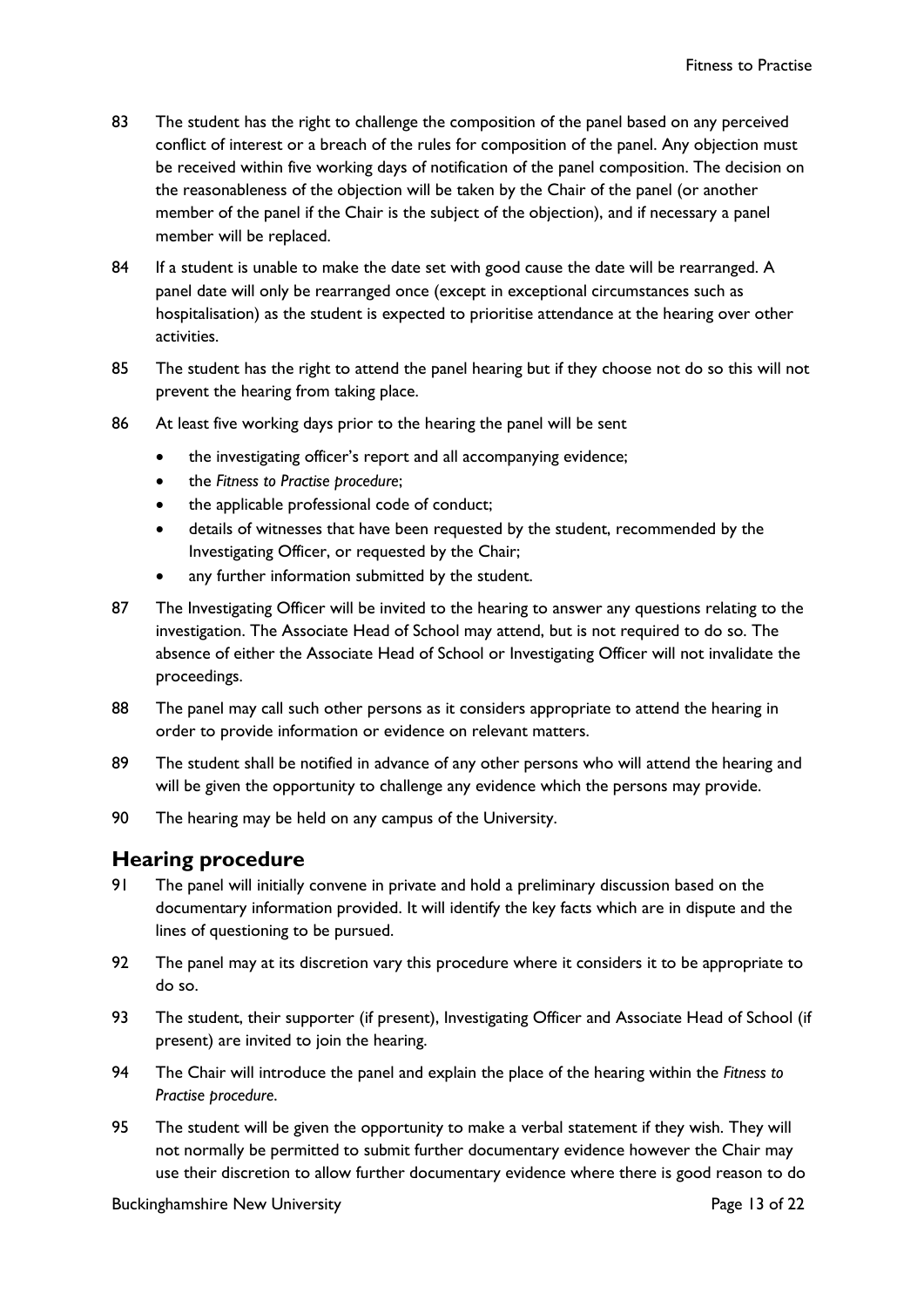so. The panel and Chair will question the student and if necessary the Investigating Officer and any witnesses invited will be called.

- 96 The student may question any witnesses who provide evidence to the panel.
- 97 The student's supporter may not address the panel without the permission of the Chair but if at any point if the student and their supporter wish to confer they may do so. If they wish to confer in private they may leave the room for a brief period of time.
- 98 When the Chair and panel have finished their questioning the student will be invited to make a closing statement. The Chair will then advise the student as to when and how they will be notified of the outcome of the hearing, with normal practice being in writing within 5 working days.
- 99 The panel may at its discretion adjourn the hearing to another date, time and place where it requests further information to be provided or further inquiries to be made.
- 100 The student, their supporter (if present), the Investigating Officer and Head of School (if present) will be asked to leave the hearing.

#### **Decision making**

- 101 Part of a fair hearing is that it gives adequately reasoned decisions. This is so that the parties may understand the decision and so that the decision itself can be seen to uphold professional standards and help maintain public confidence. In coming to their decision the panel will identify:
	- the facts that allegedly stand.
	- which of those facts have been found proven and why.
	- whether those facts that have been found proved amount to one (or more) grounds on which the student's Fitness to Practise may be impaired (and if so which one(s) and why).
	- whether the student's Fitness to Practise is *currently* impaired, and if so, the reasons why (how recent the incident was, the student's insight, lack of remediation, risk of future repetition etc.).
	- whether a sanction should be imposed, and if so, which one and why in light of any relevant mitigating factors.
- 102 In determining the facts of the case, the Panel shall bear in mind that the more serious the allegation, the more cogent is the evidence required to prove it. The standard of proof shall be the balance of probabilities, therefore whether the facts are more likely than not to be true.
- 103 The panel will need to make an overall decision and conclude one of the following:
	- Fitness to Practise is not impaired.
	- Fitness to Practise is currently impaired but may be amenable to remediation (warning, conditions, suspension).
	- Fitness to Practise is currently impaired and not compatible with pursuit of the profession (expulsion).
- 104 If the panel determines that the student's Fitness to Practise is impaired, it will determine whether a sanction should be applied. When determining an appropriate sanction the panel will need to take into account both mitigating and aggravating factors.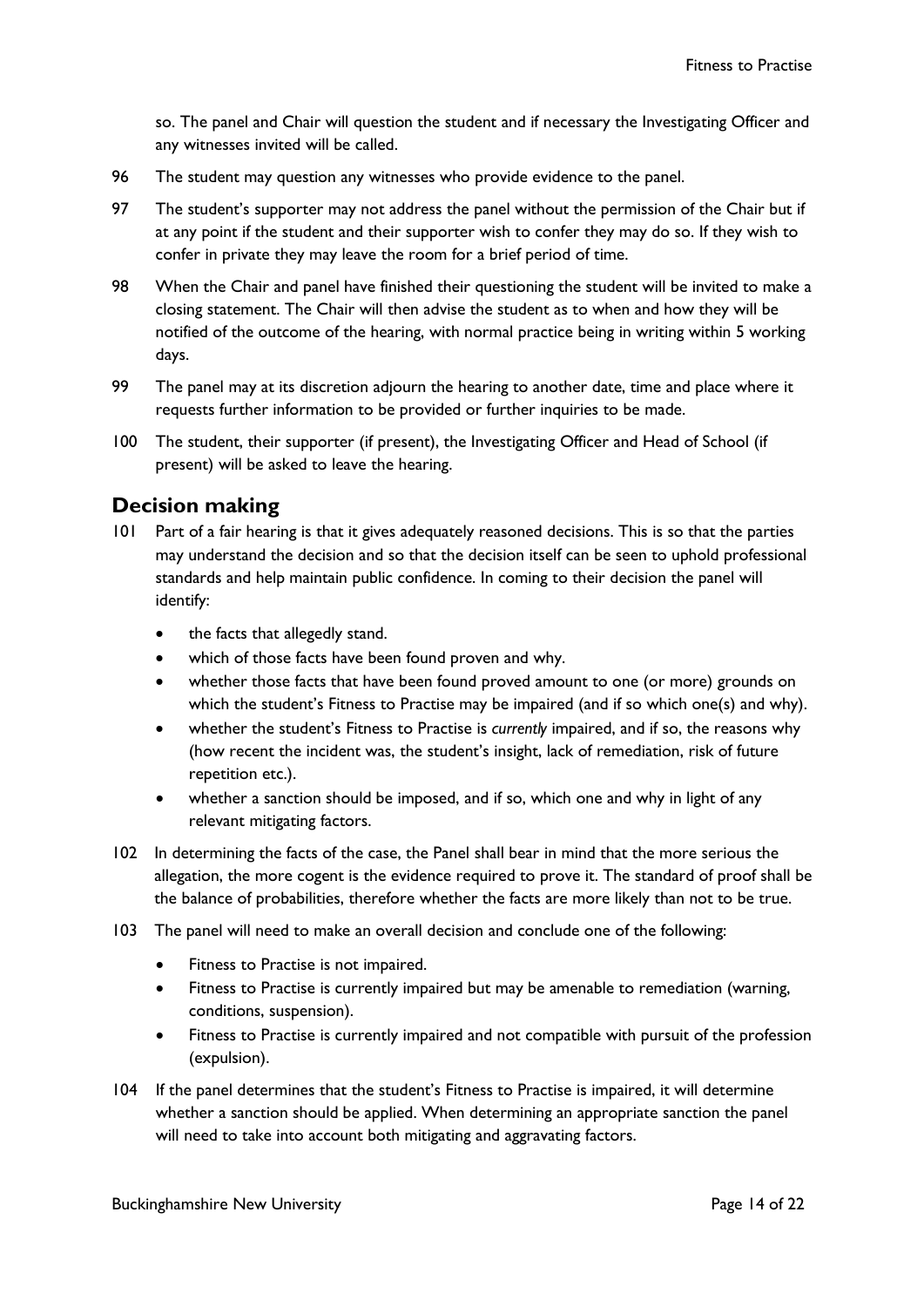## **Deciding on a sanction**

- 105 Sanctions in each individual case need to be designed to address one or more of the three purposes of Fitness to Practise. The panel should approach applying a sanction by considering the least harsh sanction first only moving on to consideration of more severe sanctions where the lesser sanctions are found not to meet the purpose of Fitness to Practise. The panel may use their discretion to combine sanctions when deemed appropriate.
- 106 It is for the panel to balance the public interest against the interests of the student and act proportionately, sanctions should be no more severe than is necessary and should be designed to address the impairment identified.

| <b>Sanction</b>                         | <b>Comment</b>                                                                                                                                                                                                                                                                                                                   |
|-----------------------------------------|----------------------------------------------------------------------------------------------------------------------------------------------------------------------------------------------------------------------------------------------------------------------------------------------------------------------------------|
| No further action                       | Even with a decision that Fitness to Practise has been impaired<br>the panel can decide to take no further action if it feels that<br>there is good evidence that sufficient remediation has taken<br>place.                                                                                                                     |
| Warning                                 | These should give a clear indication of what behaviour/situation<br>is not acceptable and must not persist/be repeated, and give<br>consequences of a student's failure to heed a warning. All<br>warnings will be given in writing and remain on a student's file<br>until they achieve registration with the professional body |
| Conditions                              | These must be specific and designed to address the concerns<br>identified                                                                                                                                                                                                                                                        |
| Suspension with<br>conditions           | Suspension must be of an appropriate length, conditions to be<br>met during suspension must be specific and designed to address<br>the concerns identified, and a process by which a student's<br>Fitness to Practise will be assessed on return to study must be<br>proposed.                                                   |
| Removal from the<br>programme/Expulsion | Expulsion should be applied where the situation is deemed to be<br>fundamentally incompatible with the student's continued pursuit<br>of the profession. Where possible the student's transfer to a<br>non-professional course should be considered <sup>2</sup> .                                                               |

- 107 Students that have been expelled will be entitled to the highest possible exit award for the programme that does not permit professional registration in the field of study that has been achieved. In extreme circumstances, where the behaviour of the student is considered to be incompatible with an award of the institution, the panel may recommend to the Board of Examiners that no award is made. Examples of extreme circumstances include:
	- Proven cases of physical, mental or sexual assault;
	- Drug dealing;
	- Identity theft
- 108 *Annex 1 Programmes subject to Fitness to Practise*, lists the possible exit awards for programmes subject to this procedure.

<span id="page-15-0"></span>Buckinghamshire New University **Page 15 of 22** and the Page 15 of 22  $2$  The student will be invited to a meeting with the Associate Head of School to discuss the academic options and pastoral support available.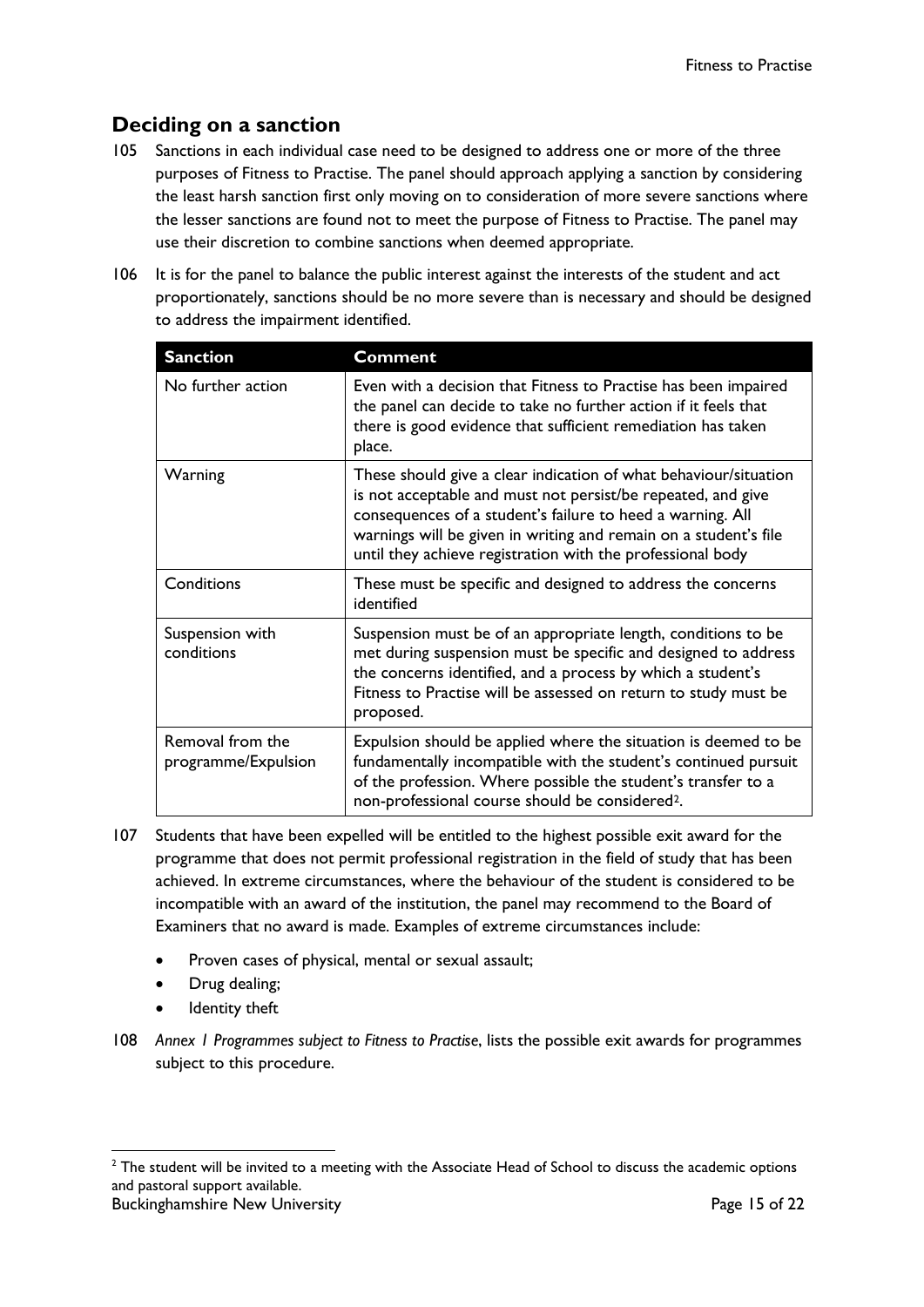- 109 In the case of apprenticeship students the decision of the panel will be communicated to the employer and the Apprenticeship Hub. In such cases the University will liaise with the employer throughout the FtP process.
- 110 When determining an appropriate sanction the panel will need to consider whether the student has:
	- shown insight into the situation as this is important in the assessment of risk of repetition;
	- demonstrated any of the following: remorse or has apologised for their actions, acted honestly and transparently through the investigation and at the hearing, has taken remedial action to ensure the situation does not happen again;
	- demonstrated an understanding of the impact of their actions in relation to professional standards, public confidence in the profession, and the impact of their actions on any particular individuals who may have been affected.
- 111 In assessing mitigating factors the panel may consider evidence in the form of references or testimonials provided by the student. However, the panel must carefully consider whether these can be relied upon and what weight can be attached to the reference or testimonial.
- 112 The panel must be cautious in consideration of mitigating factors as they should relate directly to the matters under consideration and should not be given undue weight against the public interest.

### **Aggravating factors**

113 The panel will need to consider whether there has been:

- a lack of co-operation by the student with the process;
- a lack of insight by the student into the areas of concern;
- direct or indirect harm to service users;
- any previous relevant disciplinary or Fitness to Practise findings or criminal convictions.

Any of which could be considered aggravating factors.

#### **Ratification of expulsion**

114 If the panel decides that a student should receive the sanction of removal from the course/expulsion and unless a member of the University Executive Team was Chair of the Panel, the decision will be referred to the Vice Chancellor (or their nominee if they are unavailable) for ratification.

# <span id="page-16-0"></span>**Support and Representation**

- 115 Students attending a panel are entitled to be accompanied by another person to act as a supporter or as a representative.
	- A *supporter* is defined as 'a friend or other supporting person, attending the meeting to provide moral and emotional assistance to the student'. A supporter is not expected to speak or take any formal part in the proceedings. This may be, for instance, another student, a member of staff, a family member or a Students' Union Adviser.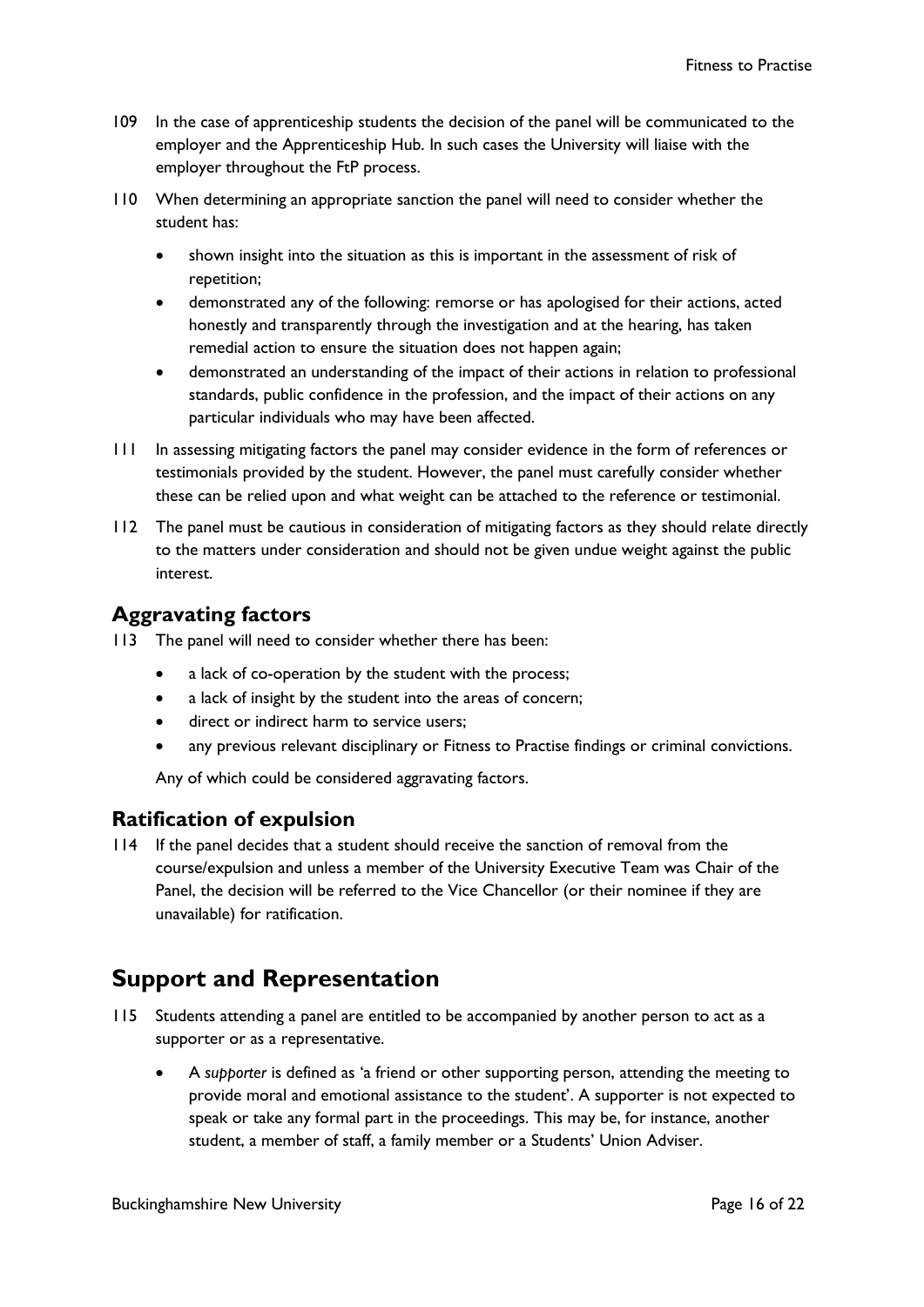- A *representative* is defined as 'a person authorised to act as an advocate of the student'. A representative has the right to speak and question witnesses on behalf of the student and would be expected to present the student's case if required, though it is preferred that the student make any statements regarding the case themselves. This role is normally fulfilled by a member of the Students' Union Advice Centre.
- 116 When responding to the invitation to attend the Fitness to Practise panel the student should state if they are to be accompanied to the meeting.
- 117 At the beginning of the Fitness to Practise panel the role of any accompanying person the student must be confirmed.
- 118 The University does not normally allow formal legal representation as part of its internal processes (see paragraph [78 above\)](#page-12-1).

## <span id="page-17-0"></span>**Review Stage**

- 119 A student will be notified in writing of the outcome of the Fitness to Practise panel (formal stage) normally within five working days.
- 120 If a student is dissatisfied with the outcome of the Fitness to Practise panel they may be able to request a review. The review stage will not consider the case afresh or involve a further investigation and will not consider any new issues raised by the student.
- 121 Requests for review will only be accepted on the following grounds:
	- the procedures during the formal stage were not followed properly
	- the outcome was not reasonable given the circumstances presented
	- New evidence which was unable, for valid reasons, to be provided earlier in the process and which would have had a significant ('material') effect on the decision.

Note: Students should use the Request for review form which will help them to identify their grounds for a review and provide associated guidance on the process. Completed forms should be submitted to [FTP@bucks.ac.uk](mailto:FTP@bucks.ac.uk) **within 10 working days** of receiving notification of the outcome of the formal stage.

- 122 A Request for review will be allocated to an appropriate member of staff who has not been involved at any previous stage. Reviewers will be asked to consider whether:
	- the procedure was followed during the formal stage
	- the outcome was reasonable in all circumstances
	- the student received clear reasons for the decision of the panel
	- new 'material' evidence has been provided
	- valid reasons have been supplied by the student for not submitting such evidence during the formal stage.

#### Note: It is expected that Reviews will be completed **within 10 working days** of receipt.

123 Where a Review identifies issues with the outcome of the case at the formal stage, the Review will be upheld and the matter will be referred back to the formal stage for reconsideration. This decision will be communicated to the student in writing along with an explanation of the next steps in the process and the likely timeframe.

Note: Reconsideration of the case should be concluded as soon as possible. If a compelling case to overturn the decision is identified, appropriate action may be taken to ensure that the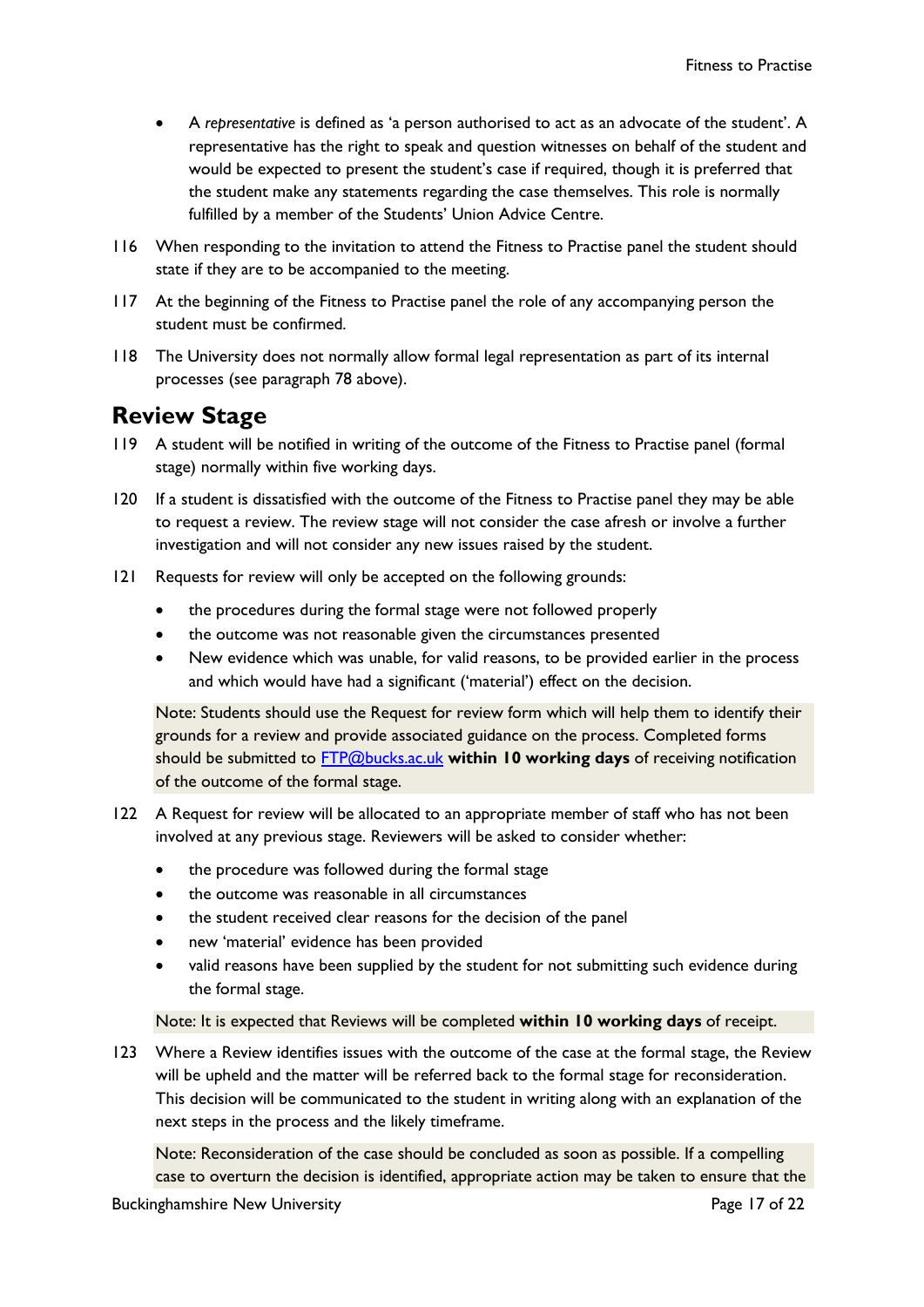matter is resolved without further delay, i.e. without reconvening the original decision-making body.

124 Where a Request for Review is **not accepted** (because it did not correspond to one or more of the grounds in paragraph 121 above) or is accepted and subsequently not **upheld**, this decision will be communicated to the student in writing by issuing a Completion of Procedures letter outlining the reasons for the decision.

Note: The Completion of Procedures letter will also advise the student about:

- their right to further action through the Office of the Independent Adjudicator (OIA)
- the timescales for doing so
- where and how to access support.

# <span id="page-18-0"></span>**Complaint to the Office of the Independent Adjudicator**

- 125 If a student is still unhappy with the outcome after the University's internal procedureshave been completed they may complain to the Office of the Independent Adjudicator for Higher Education (OIA).
- 126 Any complaint to the OIA must be submitted within 12 months of the Completion of Procedures letter being received by the student. The OIA will not normally consider complaints which have not been considered by the University.
- 127 The Office of the Independent Adjudicator for Higher Education may be contacted via: Tel: 0118 959 9813

Email: [enquiries@oiahe.org](mailto:enquiries@oiahe.org)

Website: [www.oiahe.org.uk/students/](http://www.oiahe.org.uk/students/)

Postal address: Office of the Independent Adjudicator Second Floor Abbey Gate 57-75 Kings Road Reading RG1 3AB

## <span id="page-18-1"></span>**Fitness to Practise for post registration students**

<span id="page-18-3"></span>128 All of the above relates to student enrolled on courses which, if successfully completed, will allow registration with a professional body. For students already registered with a professional body who are undertaking further study with the University which does not lead to an enhanced registration status, any Fitness to Practise concerns will be referred for consideration by the student's employer and professional body.

# <span id="page-18-2"></span>**Conduct & Behaviour**

- 129 The University has zero tolerance towards those whose behaviour is considered to be unacceptable and will take action to protect its staff.
- 130 The University's definition of unacceptable behaviour includes communicating with the University in a malicious, vexatious or aggressive manner for example:
	- a Acting in a threatening manner either verbally, through an e-mail or by letter

Buckinghamshire New University **Page 18 of 22** and 22 and 22 and 22 and 22 and 22 and 22 and 22 and 22 and 22 and 22 and 22 and 22 and 22 and 22 and 22 and 22 and 22 and 22 and 22 and 22 and 22 and 22 and 22 and 22 and 22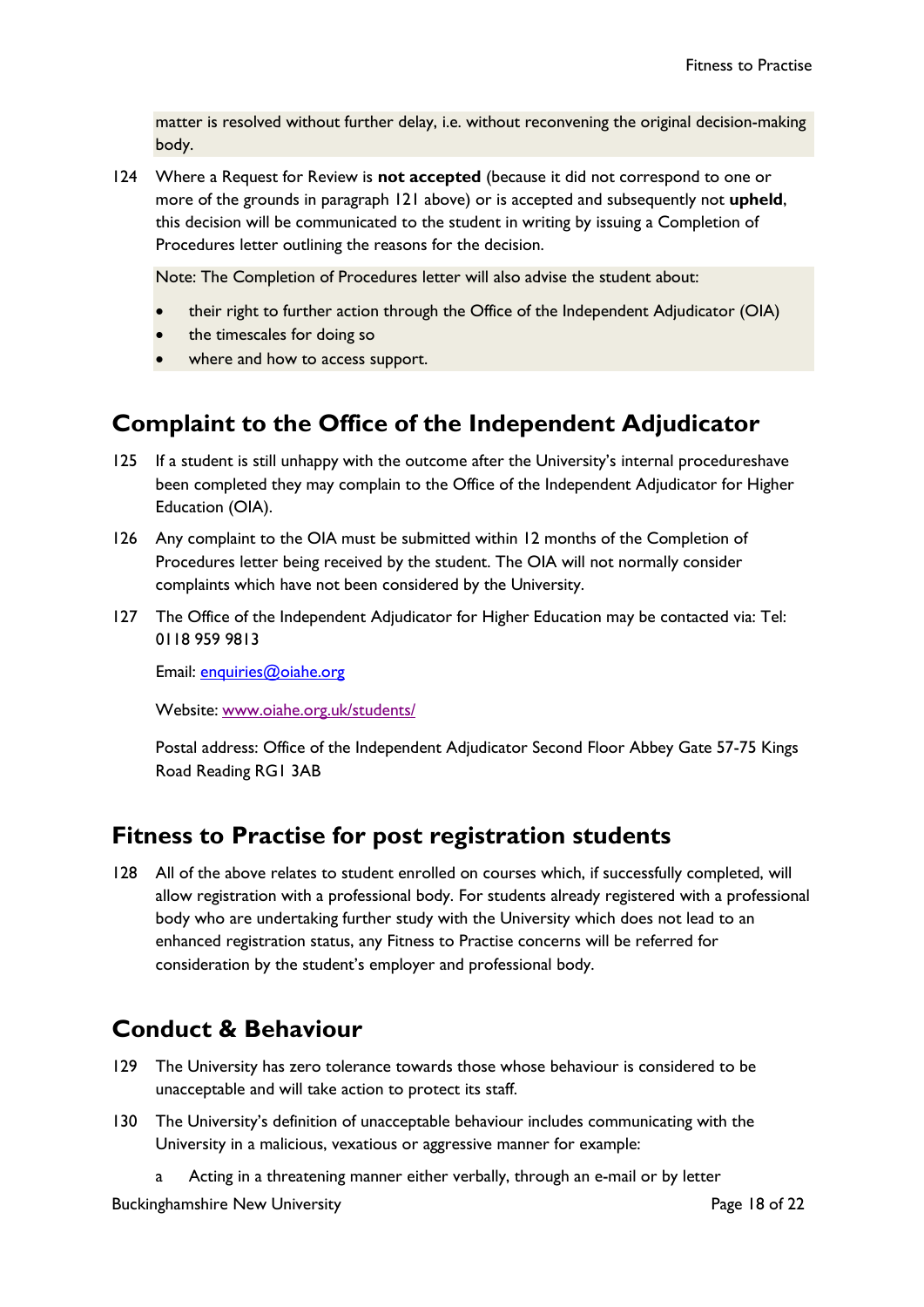- b Making appeals that are knowingly false or unfounded.
- 131 If the behaviour of a student is unacceptable the University will normally tell them why their behaviour is considered unacceptable and give them an opportunity to amend it. If the behaviour continues, the University will take action.
- 132 Action that may be taken may include but is not limited to:
	- a requesting contact in a particular form (for example letters only);
	- b requiring contact to take place with a named person;
	- c restricting telephone calls or emails to specified days and times;
	- d asking the student to appoint a representative to correspond with us;
	- e asking the student to enter into an agreement about their conduct.
- 133 Where a student continues to behave in a way considered to be unacceptable, they may be referred under the University disciplinary procedure.
- 134 Where the behaviour is so extreme that it threatens the immediate safety and welfare of staff, the University will consider reporting the matter to the Police or taking legal action.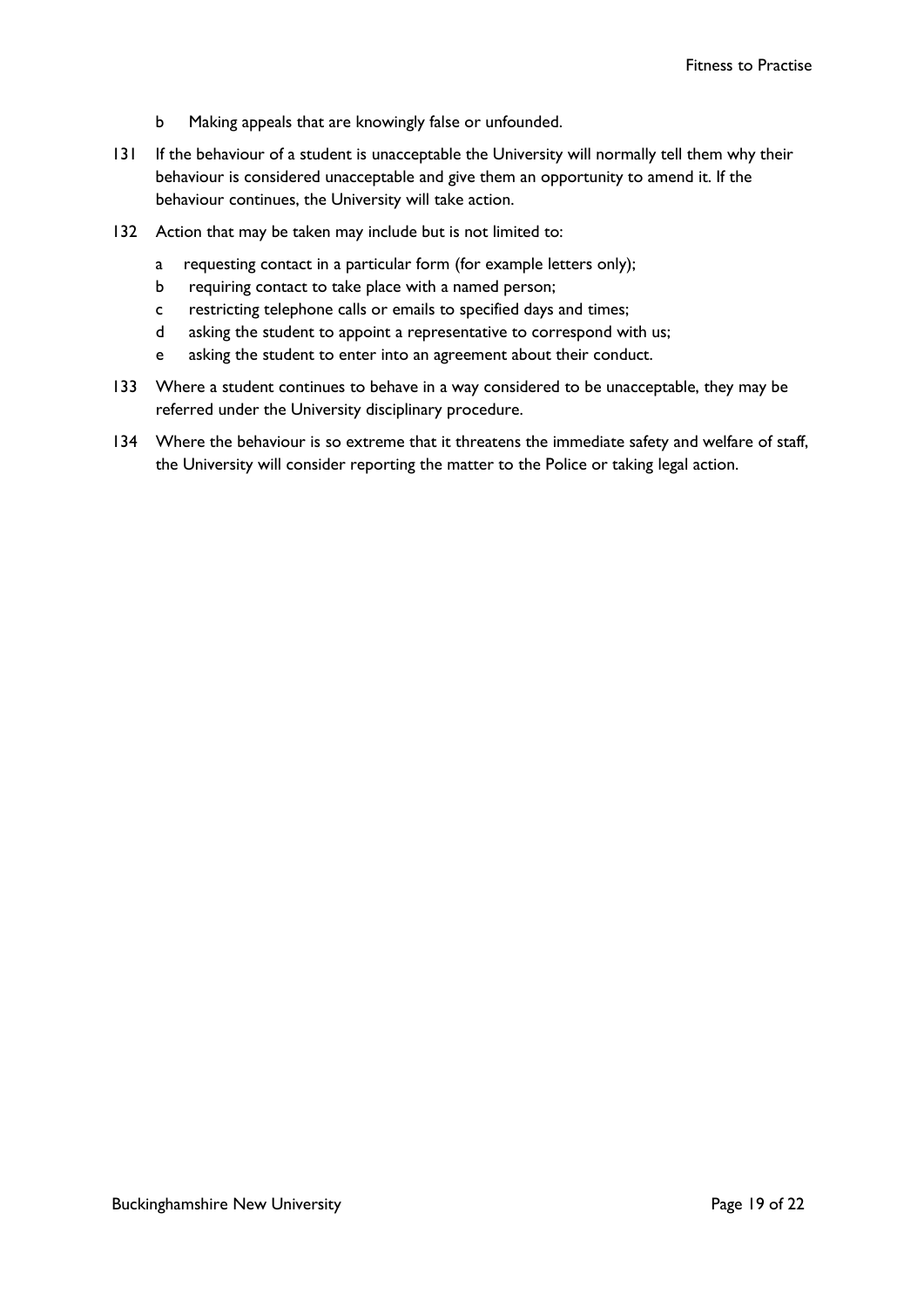# **Annex 1 Programmes subject to Fitness to Practise**

N.B. This list may be subject to change

<span id="page-20-0"></span>

| Programme                                                                                        | <b>PSRB</b>                                | <b>Possible Exit Awards*</b>                                                                                                                                        |
|--------------------------------------------------------------------------------------------------|--------------------------------------------|---------------------------------------------------------------------------------------------------------------------------------------------------------------------|
| <b>BSc (Hons) Operating Department Practice</b><br>(including with FY and apprenticeship routes) | <b>Health and Care Professions Council</b> | CertHE, DipHE, BSc Health Care Studies                                                                                                                              |
| Diploma of Higher Education Operating<br><b>Department Practice</b>                              | <b>Health and Care Professions Council</b> | Cert HE, DipHE Health Care Studies                                                                                                                                  |
| MSc Physiotherapy (pre-registration)                                                             | <b>Health and Care Professions Council</b> | PGCert, PGDip Applied Health Studies                                                                                                                                |
| BSc (Hons) Paramedic Science                                                                     | <b>Health and Care Professions Council</b> | CertHE, DipHE, BSc Emergency Healthcare Studies                                                                                                                     |
| BSc (Hons) Social Work (including<br>apprenticeship route)                                       | Social Work England                        | Cert HE, DipHE, BSc Social Studies                                                                                                                                  |
| PgDip Social Work (Step-up to social work)                                                       | Social Work England                        | <b>PgCert Social Studies</b>                                                                                                                                        |
| <b>MSc Social Work</b>                                                                           | Social Work England                        | PgCert, PgDip Social Studies                                                                                                                                        |
| BSc (Hons) Nursing (all fields)<br>(including apprenticeship routes)                             | Nursing and Midwifery Council              | 2020 curriculum: CertHE, DipHE, BSc Health Related<br>Care or BSc (Hons) Health Studies<br>2011 & 2016 curriculum: CertHE, DipHE, BSc, BSc<br>(Hons) Health Studies |
| PgDip Nursing (all fields)                                                                       | Nursing and Midwifery Council              | PgCert, PgDip Health Studies                                                                                                                                        |
| MSc Nursing (pre-registration) (all fields)                                                      | Nursing and Midwifery Council              | PGCert, PGDip, MSc Health Related Care                                                                                                                              |
| <b>BSc (Hons) Specialist Community Public</b><br><b>Health Nursing</b>                           | Nursing and Midwifery Council              | <b>BSc Health Studies</b>                                                                                                                                           |
| PgDip Specialist Community Public Health<br><b>Nursing</b>                                       | Nursing and Midwifery Council              | <b>PgCert Health Studies</b>                                                                                                                                        |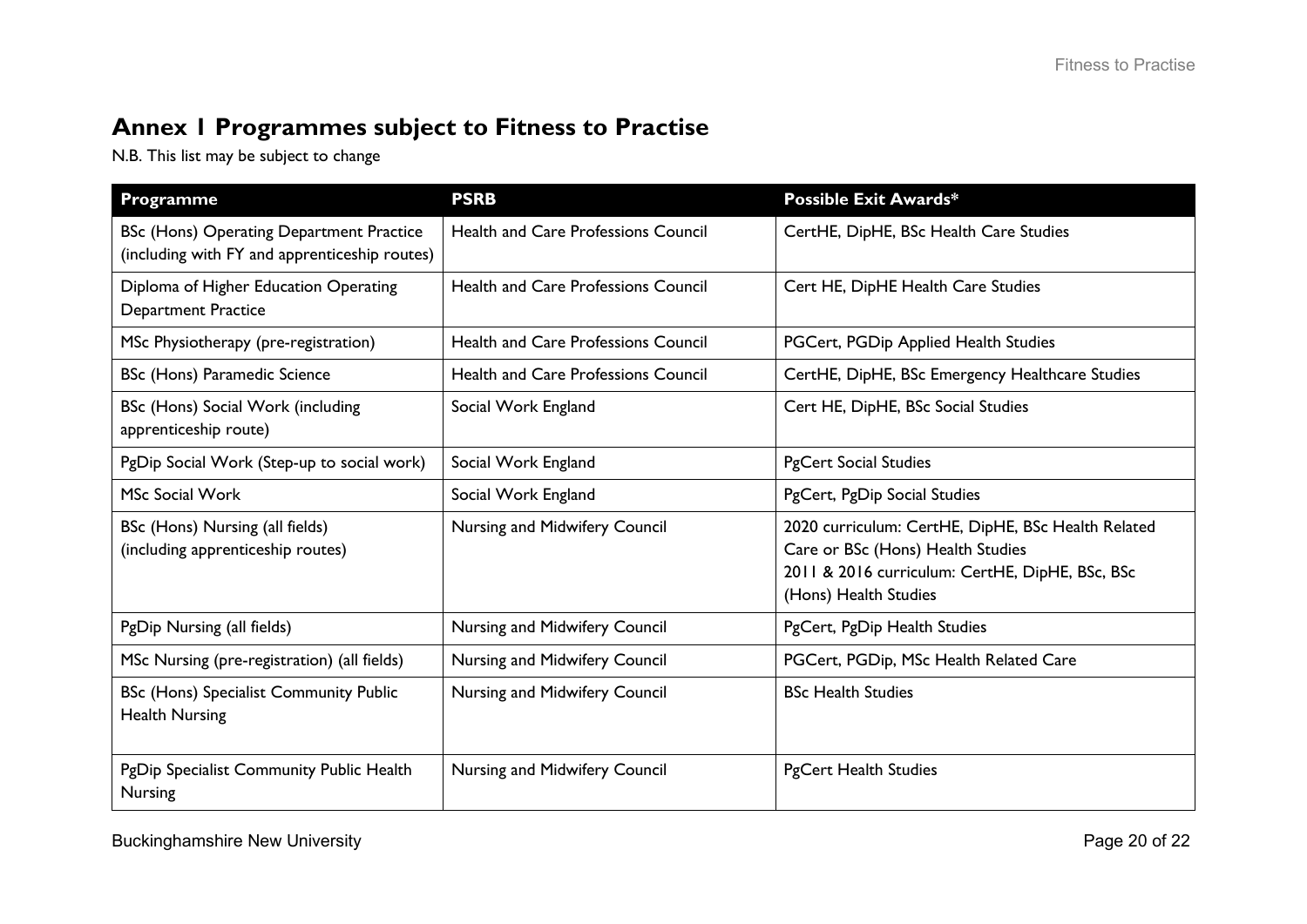| Programme                                                                      | <b>PSRB</b>                                                                                                          | <b>Possible Exit Awards*</b>                                                       |
|--------------------------------------------------------------------------------|----------------------------------------------------------------------------------------------------------------------|------------------------------------------------------------------------------------|
| MSc Specialist Community Public Health<br>Nursing (PgDip Nursing Entry)        | Nursing and Midwifery Council                                                                                        | <b>MSc Health Studies</b>                                                          |
| <b>BSc (Hons) Specialist Practitioner</b><br>Qualification (CCN / DN)          | Nursing and Midwifery Council                                                                                        | <b>BSc Health Studies</b>                                                          |
| PGDip Specialist Practitioner Qualification<br>(CCN / DN)                      | Nursing and Midwifery Council                                                                                        | <b>PGCert Health Studies</b>                                                       |
| MSc Specialist Practitioner Qualification (PG<br>Dip Nursing Entry) (CCN / DN) | Nursing and Midwifery Council                                                                                        | <b>MSc Health Studies</b>                                                          |
| <b>FdSc Nursing Associate (including</b><br>apprenticeship route)              | Nursing and Midwifery Council                                                                                        | <b>CertHE Health and Social Care</b>                                               |
| <b>BSc (Hons) Midwifery</b>                                                    | Nursing and Midwifery Council                                                                                        | CertHE, DipHE, BSc, BSc (Hons) Maternal and Neo-natal<br>Health                    |
| GradCert / PGCert Non-medical Prescribing                                      | Nursing and Midwifery Council<br><b>Health and Care Professions Council</b><br><b>General Pharmaceutical Council</b> | Credits only                                                                       |
| MSc Cognitive Behavioural Therapy                                              | British Association for Behavioural and<br>Cognitive Psychotherapies                                                 | PgCert, PgDip Cognitive Behavioural Therapy                                        |
| BSc (Hons) Sports Therapy (including with<br>FY and with IFY routes)           | The Society of Sports Therapists                                                                                     | CertHE, DipHE, BSc Sports Studies                                                  |
| MSc Sports Therapy                                                             | The Society of Sports Therapists                                                                                     | PGCert, PGDip Sports Health Studies<br>PGDip Sports Therapy (150 credits required) |

\*Credit limits for academic awards are as follows and dependant on meeting the learning outcomes for the level:

• CertHE Minimum of 120 credits at level 4

Buckinghamshire New University **Page 21 of 22** Page 21 of 22

• DipHE Minimum of 240 credits of which 120 must be at least level 5